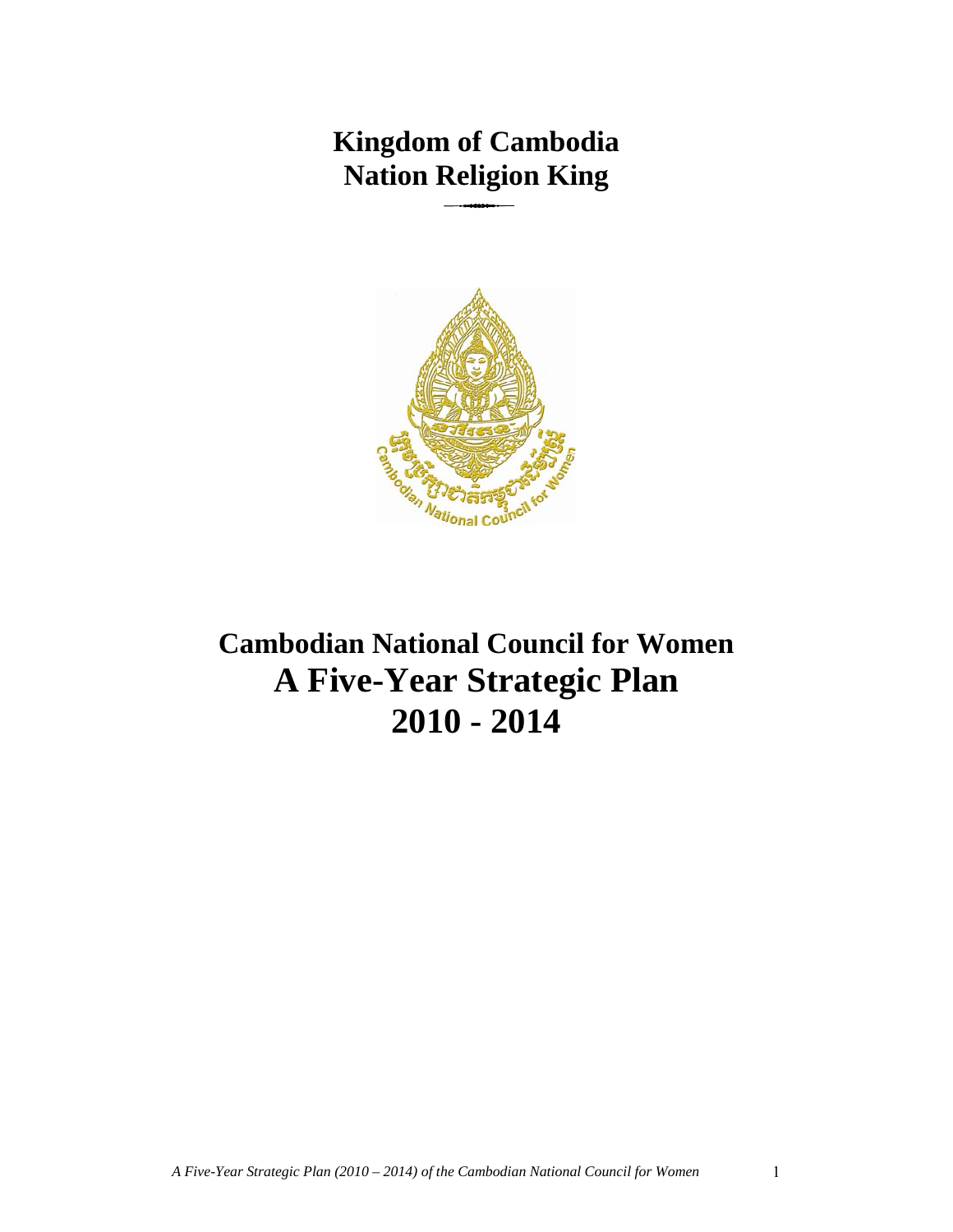# **Cambodian National Council for Women**

# **A Five-Year Strategic Plan 2010 - 2014**

**Prepared by: Cambodian National Council for Women in cooperation with Inter-Ministerial Gender Working Groups** 

*Funded by: The Royal Government of Spain through Peace and Development Organization (PyD)* 

2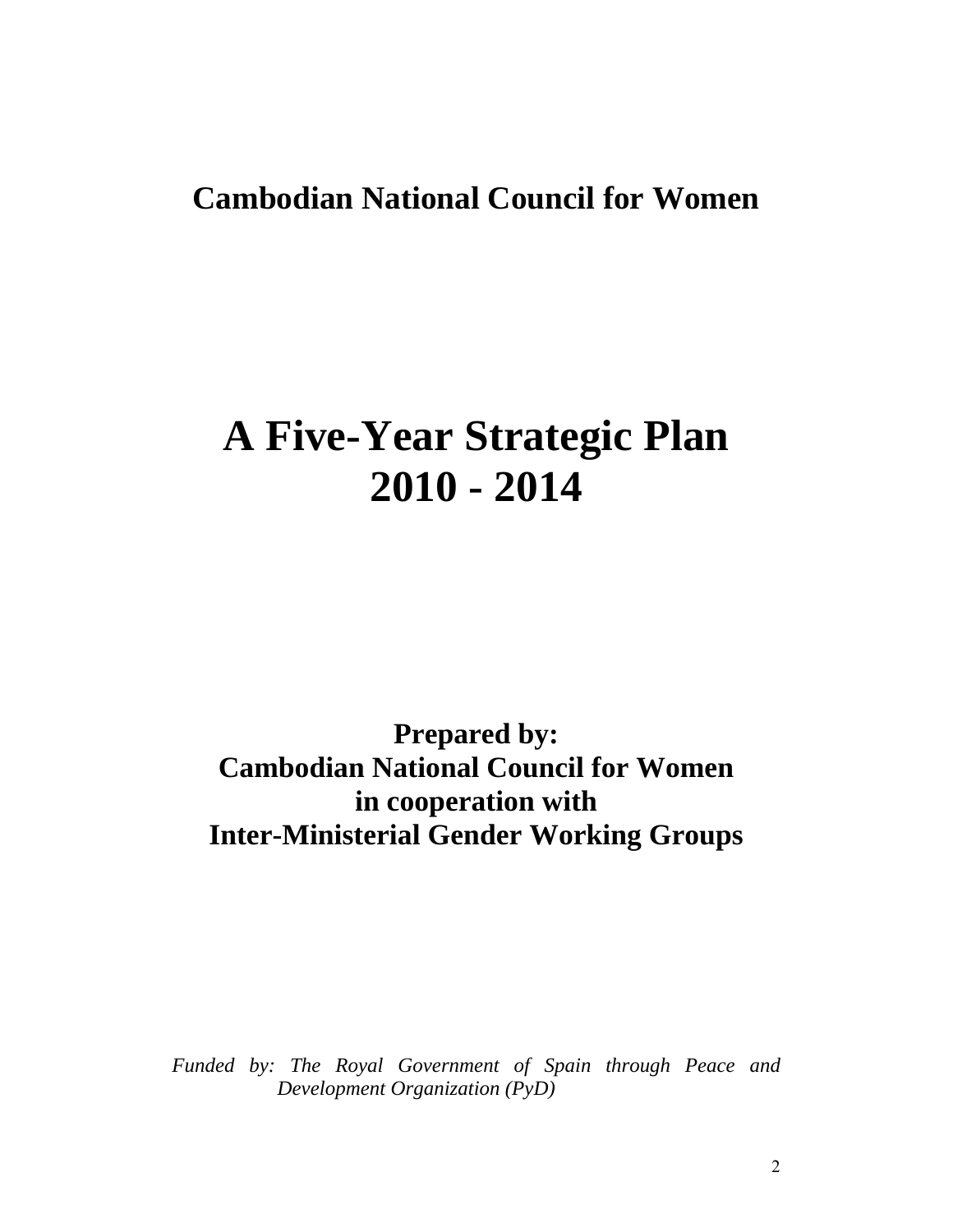#### **Foreword**

The Fourth World Conference on Women in Beijing in 1995 discussed how to support women's empowerment and women's participation in the process of decision-making in all forms of development activities at all levels in order to promote equality as well as to ensure equal benefits in society. The conference resulted in a Declaration and developed a Platform for Action to this end. The Beijing Platform for Action identifies 12 critical areas of concern. These include: the persistent and increasing burden of poverty on women; unequal access to education and training; unequal access to health care and related services; violence against women; the effects of conflict on women, including foreign occupation; inequality in economic structures and policies, in all forms of productive activities and in access to resources; inequality in decision-making at all levels; insufficient mechanisms for advancement of women; human rights of women; access to and participation in all communication systems, especially in the media; inequalities in the management of natural resources and in the safeguarding of the environment; and the rights of the girl child.

Recognizing that the involvement of both women and men is vital to development, developing countries have formulated projects and programs aimed at alleviating poverty and addressing gender gaps. The Cambodian Millennium Development Goals (CMDGs) 2005- 2015 were expanded to include elimination of gender inequality in all sectors such as education, economic, public sectors and elimination of violence against women and children.

The Millennium Declaration was adopted at the UN General Assembly in September 2000 by all 189 Member States of the United Nations. The world leaders agreed to a set of time-bound and measurable goals and targets for combating extreme poverty, hunger, disease, illiteracy, environmental degradation and gender inequalities. These goals, which form part of the global development agenda are known as the Millennium Development Goals (MDGs).

The population of the Kingdom of Cambodia is 13.4 million, of which 51.5 percent are females, 48.5 percent males in 2008. Women are quoted as being "the Backbone of the Society and the Economy" and gender equality is identified as a priority in the national strategic development plan.

In alignment with the National Strategic Development Plan, the Cambodia National Council for Women has developed a five-year strategic plan for 2010-2014. This is the road map to guide the CNCW in successful implementation and achievement of its mission. Moreover this strategic plan will be used to monitor and evaluate the progress of implementation and reflection on the achievements. Additionally, the strategic plan clearly outlines the contribution, technical advice and supporting activities of relevant ministries in addressing gender inequality and inequity and all forms of violence against women, towards the achievement of the CMDGs by 2015 along with the implementation of the Rectangular Strategy Phase II of the Royal Government of Cambodia led by Samdech Akka Moha Sena Padei Techno Hun Sen, Prime Minister of the Kingdom of Cambodia.

The Cambodia National Council for Women proudly presents this strategic plan which outlines the crucial role and strategic activities of the Council. The plan was formulated through a participatory and inclusive process and responds to the needs of the community with the overall aim of contributing to social justice and poverty reduction.

Phnom Penh,……….May, 2010

 $\overline{\phantom{a}}$  , where  $\overline{\phantom{a}}$  **Dr. Ing Kantha Phavi Chairwoman of CNCW**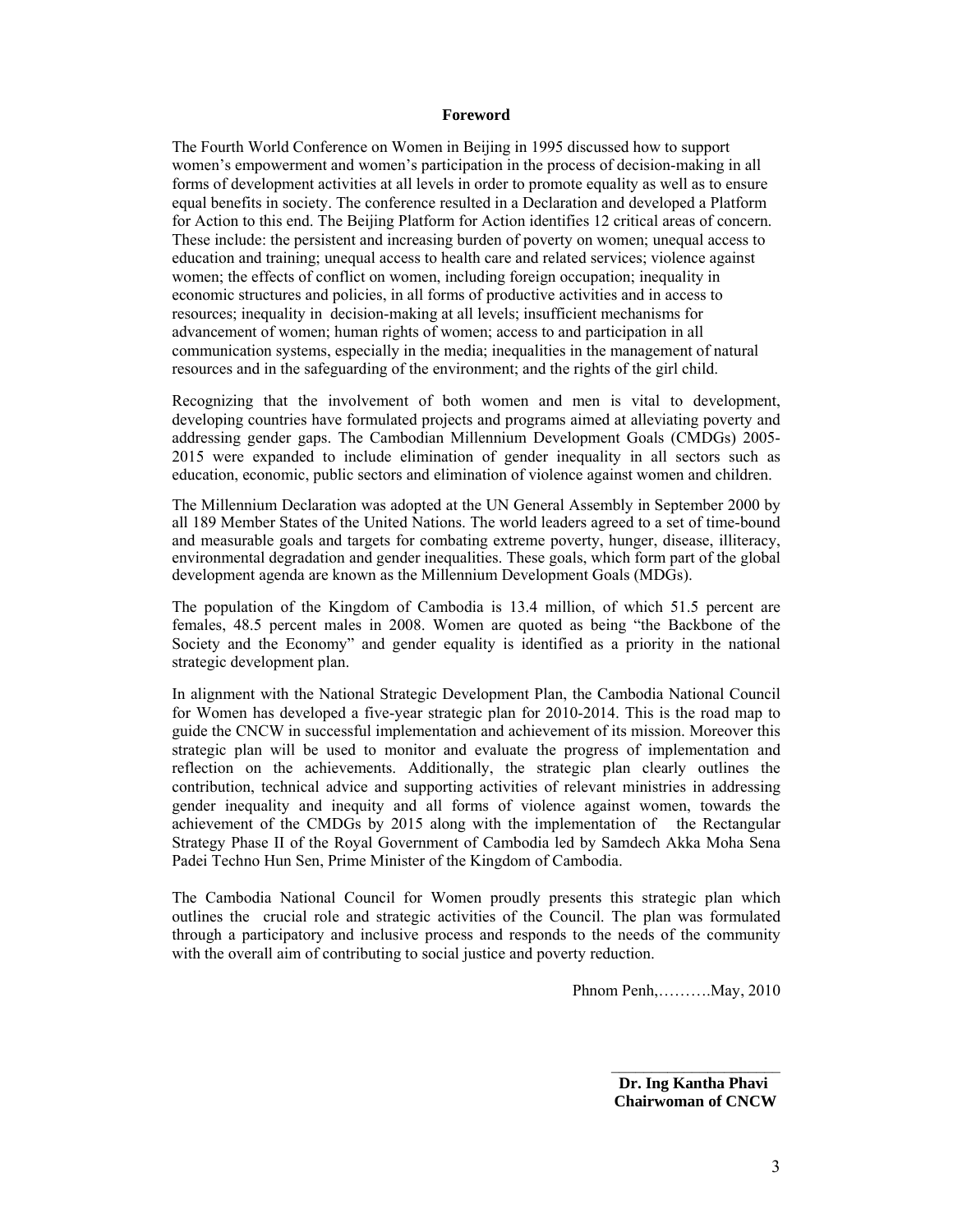# **Acknowledgements**

Special thanks to His Excellencies and Lork Chumtheav who are leaders and technical officers of the Cambodian National Council for Women (CNCW) who initiated and spent time and energy to organize and facilitate two consultative workshops in order to gather ideas and recommendations of all relevant stakeholders and provided continuous constructive feedbacks to make the strategic plan possible with wholistic and comprehensive focus.

Special thanks go to His Excellencies, Lork Chumtheav, Permanent Secretary General of CNCW, technical focal persons who are members of Inter-Ministerial Working Groups on Gender (IMWG-G), and NGO representatives who committed and spent their valuable time to participate two times in the consultative workshops and provided fruitful inputs and comments for developing a Five-Year Strategic Plan of the Cambodia National Council for Women.

Profound thanks to the Royal Government of Spain, the Spanish Agency for International Development Cooperation (*AECID*) and Peace and Development Organization PAZ Y DESARROLLO (PyD) for financial and technical assistance to support the process of the development of this strategic plan of CNCW and made it success with great results.

Profound thanks to all people who live in the communities that Cambodia National Council for Women has been working with and had great opportunity for learning in the past which is important contribution in developing this five years strategic plan.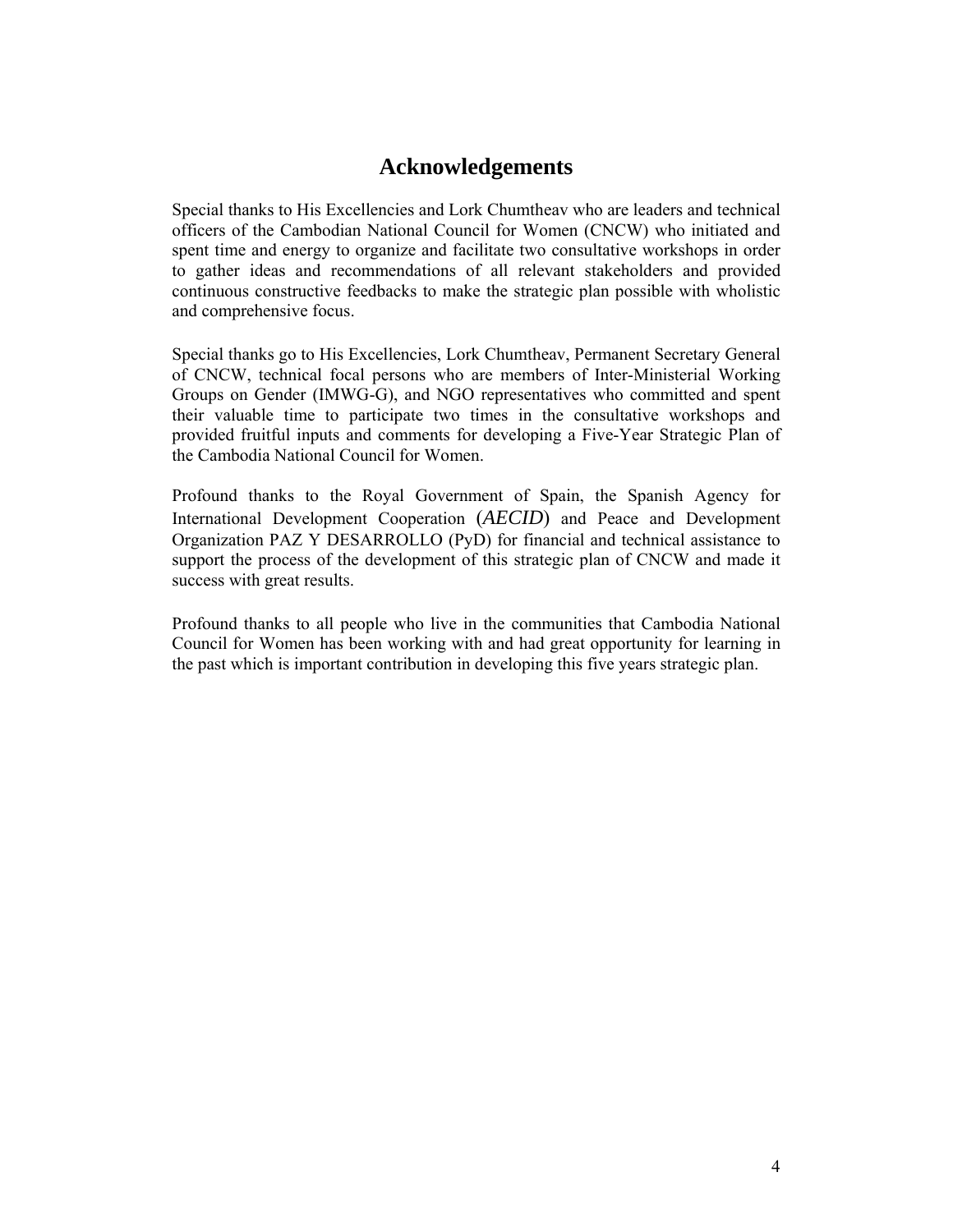# **Contents**

| 2.3. DUTIES AND STRUCTURES OF PERMANENT GENERAL SECRETARIAT OF CNCW 12<br>2.6. STRENGTHS, WEAKNESSES, OPPORTUNITIES, AND THREATS (SWOT) ANALYSIS 14 |  |
|-----------------------------------------------------------------------------------------------------------------------------------------------------|--|
|                                                                                                                                                     |  |
|                                                                                                                                                     |  |
|                                                                                                                                                     |  |
|                                                                                                                                                     |  |
|                                                                                                                                                     |  |
|                                                                                                                                                     |  |
|                                                                                                                                                     |  |
|                                                                                                                                                     |  |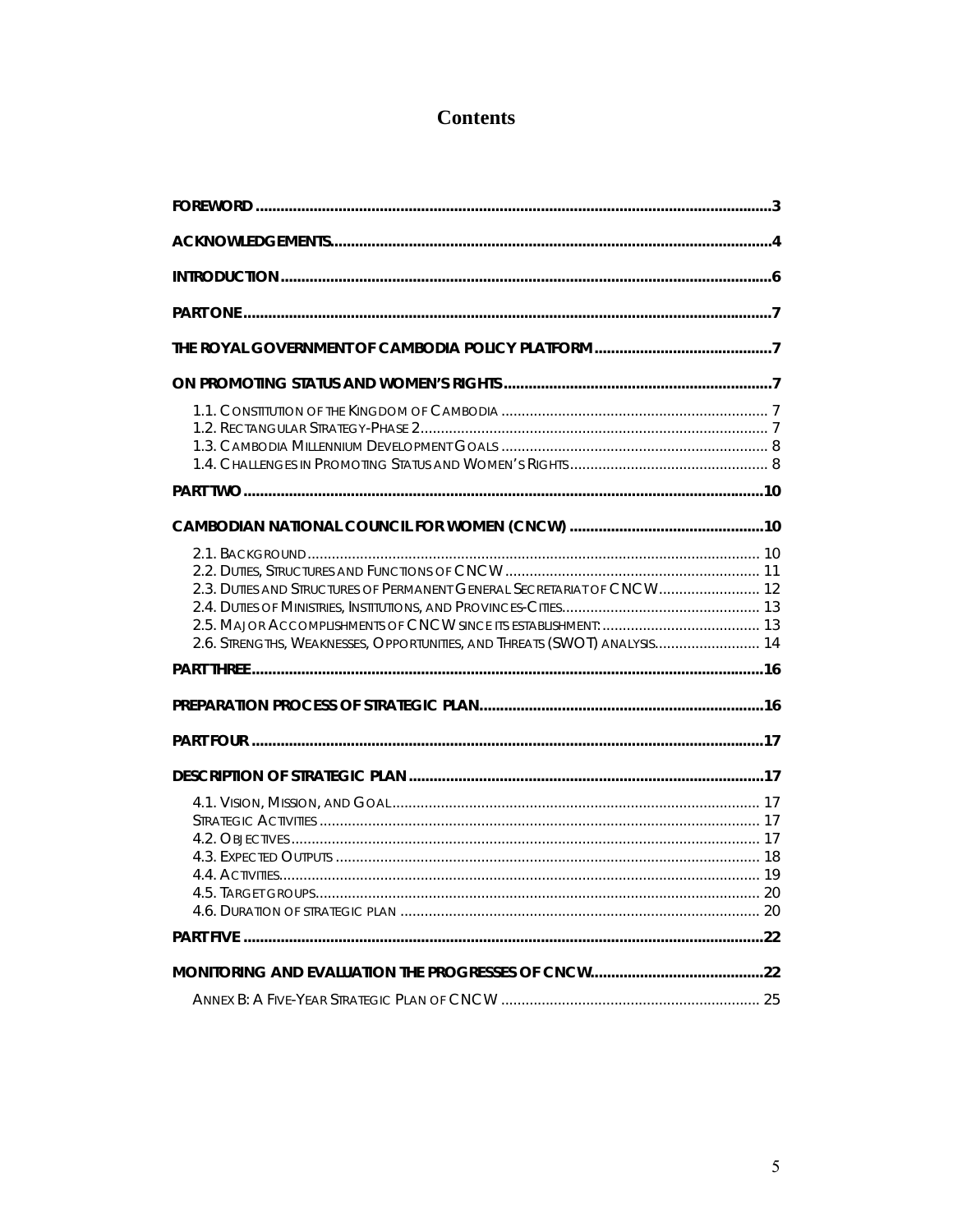# **Introduction**

Peace and stability are historic accomplishments made by the win-win strategy of the Royal Government of Cambodia (RGC) led by **Samdech Akka Moha Sena Padei Techo Hun Sen, Prime Minister of the Kingdom of Cambodia. It** has considerably contributed to prudent macro-economic management and GDP growth has averaged 10.6 percent per annum in the last three years. This growth reached its record of 13.5 percent, 10.5 percent and 10.1 percent in 2005, 2006 and 2007, respectively.

In the year 2009, the Royal Government of Cambodia committed itself to continue the **National Strategic Development Plan** and the **Rectangular Strategy-Phase 2** which determines the policy priorities of the fourth legislature of the National Assembly in order to reduce poverty, promote socio-economicdevelopment, and welfare for the Cambodian people.

In response to these commitments, the Royal Government of Cambodia is working hard for the adoption of laws to protect women. As a result, a series of laws to protect women's rights and amendments to the Law on Prevention of Domestic Violence and Victims Protection and the Law on Anti-Human Trafficking and Sexual Exploitation were adopted. The Royal Government of Cambodia has established working groups at the national level to fight trafficking and sexual exploitation of women and children to reduce violence against women, which still remains a major concern at all levels of society and around the world.

The Royal Government of Cambodia in the 4<sup>th</sup> Legislature has clearly recognized that the gender issue cannot be solved separately as it is closely related to poverty reduction, and therefore, development, and it is the key to improve the wellbeing of women and their families.

In order to have a clearer direction for the effective implementation of its strategy,the **CNCW** has prepared a five-year strategic plan to cover the period from 2010 to 2014. This strategic plan is the result of a participatory process involving leaders, members of CNCW and Inter-Ministerial Working Groups on Gender as well as the Permanent General Secretariat of the **CNCW**. The purpose of this strategic plan is to prepare a clear plan including the vision, mission, goal and objectives, problems analysis, identification of priority activities and resources needed towards its successful implementation.

In its strategic plan the **CNCW** has provided strategic sectors to re-enforce the national and international laws and other related regulations, rules and recommendations provided by the **Samdech Akka Moha Sena Padei Techo Hun Sen, Prime Minister of the Kingdom of Cambodia** to promote the status and roles of women and the social welfare of Cambodian women.

This strategic plan showed the best efforts of **CNCW** and the commitment to achieve the goal set in the strategic plan.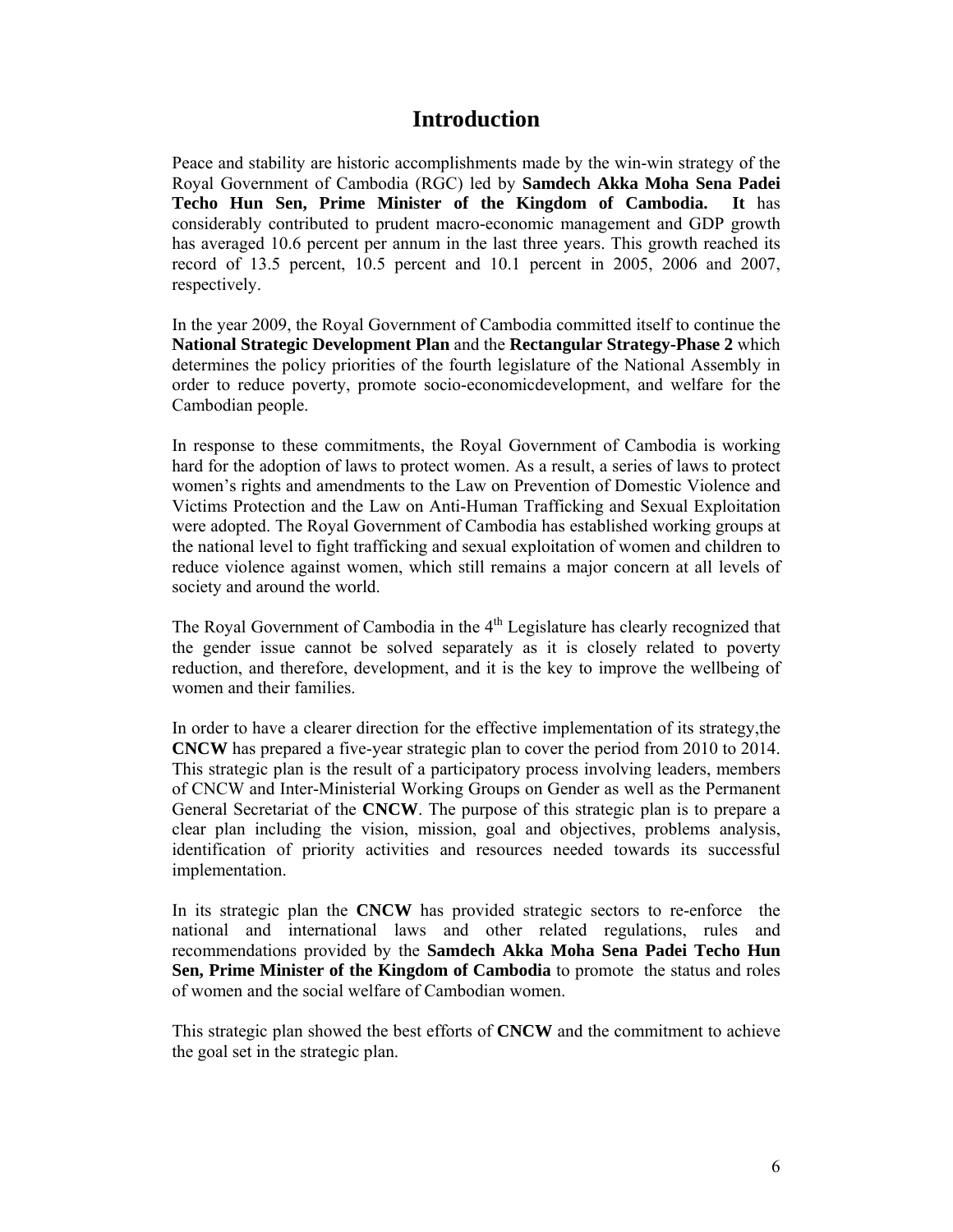# **PART ONE The Royal Government of Cambodia Policy Platform on Promoting Status and Women's Rights**

#### **1.1. Constitution of the Kingdom of Cambodia**

The Constitution of the Kingdom of Cambodia in 1993, stipules in Article 31 that "The Kingdom of Cambodia recognizes and respects human rights as determined in the Universal Declaration on Human Rights, the Conventions and Covenants on human, rights. Cambodian citizens of either sex have equal rights before the law, the same freedom and obligation regardless of race, color, sex, language, belief, religion, political tendency, ethnic, social status, or other situation. Freedom and personal rights of each individual shall not interfere with others people's rights. The exercise of this freedom shall be regulated."

In relation to the participation of women and men in other spheres of life, Art. 35 states that "Cambodian citizens of either sex have the right to engage actively in political, economic, social and cultural spheres of the nation."

#### **1.2. Rectangular Strategy-Phase 2**

The Royal Government of Cambodia (RGC) ratifies the Convention on the Elimination of All Forms of Discrimination against Women (CEDAW) in 1992 without reservation. CEDAW ensures civil rights and legal status of women as follows:

- their political participation
- non-discrimination in education, employment and in the economic and social activities
- the equal rights and obligations of women and men with regards to the choice of spouse, parenthood, individual rights and economic rights.

The Royal Government of Cambodia continues to be committed in promoting gender equity to achieve poverty reduction and sustainable development by paying special attention on its impact on women and children and seek solutions as well as strategic intervention for policies development. The Royal Government of Cambodia has been implementing policies on women's capacity building by increasing opportunities for female students through providing scholarship, training programs at the educational institutions, providing appropriate dormitories and ensuring female students' safety as well as increasing the number of female teachers, and enhancing the roles of women in decision making and the roles of women in the national and sub-national levels. The Royal Government of Cambodia has continued to promote the roles and status of women in decision making and taking into account of training at all levels.

Moreover, to stop Violence and Women Trafficking, the Royal Government of Cambodia will implement the law on Prevention of Domestic Violence and Victims Protection to protect women's rights legally, effectively and timely to the victims who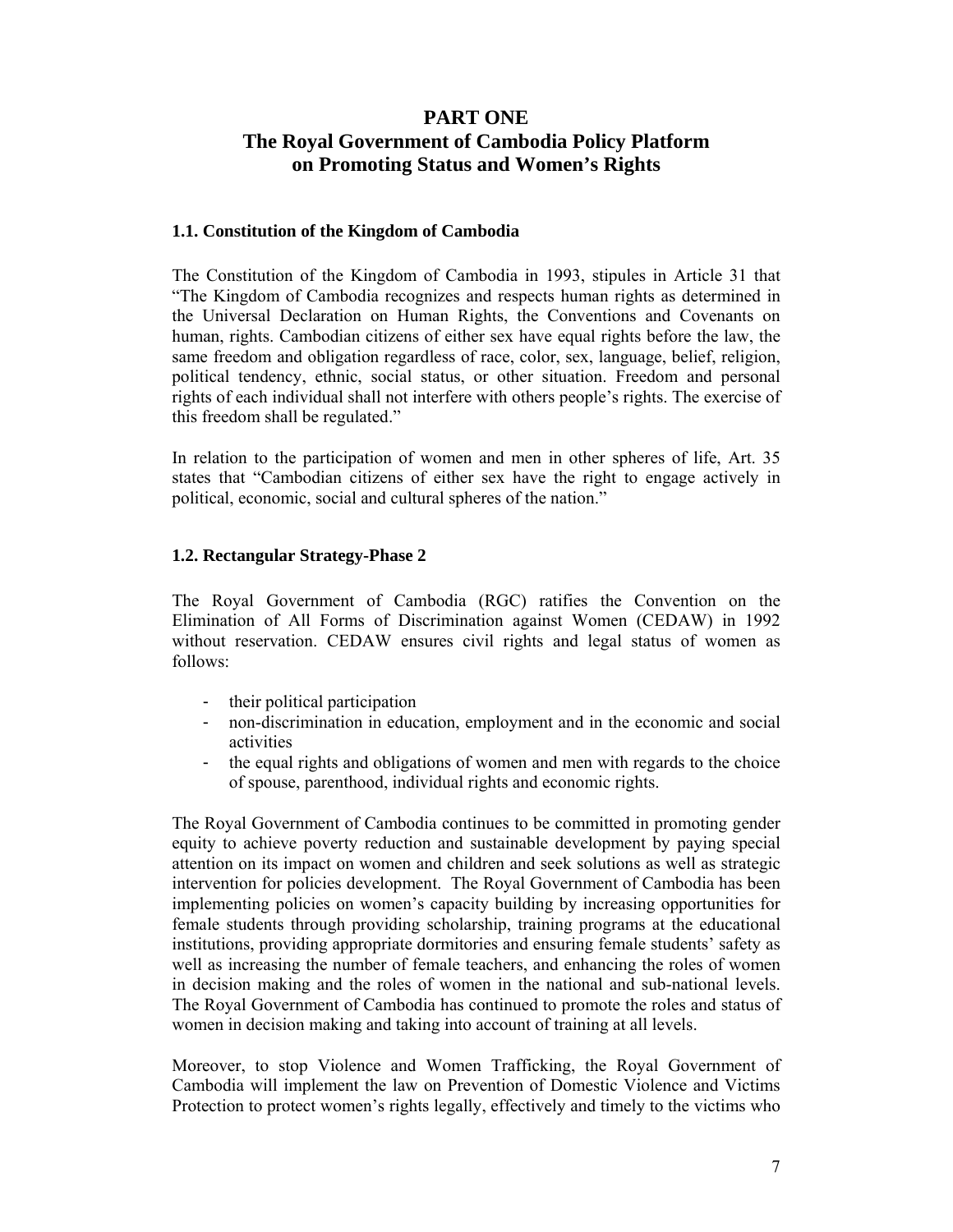are mostly women and children in cooperation with the concerned institutions and development partners.

#### **1.3. Cambodia Millennium Development Goals**

The Royal Government of Cambodia (RGC) signed the Millennium Declaration and committed itself to the achievement of the MDGs. The RGC intends to measure the national development performance against the CMDGs and prepare regular CMDGs progress reports.

Cambodia has made some progress towards the achievement of the the MDGs but more efforts will be needed over the next decade. Since 1999, Cambodia has made significant progress in implementing a macroeconomic framework aimed at achieving long-term economic growth and sustainable development. Cambodia has also made impressive progress in strengthening political and economic stability. Sound economic management, macro-economic stability and sustainable economic growth are required for sustainable poverty reduction and for Cambodia to achieve its CMDGs.

CMDG3 aims at eliminating gender disparities in socio-economic and politic.

#### **1.4. Challenges in Promoting Status and Women's Rights**

There are different forms of inequality in Cambodia such as inequality in social, economical, and political spheres. Inequality is remarkably different between rural and urban communities, particularly in Phnom Penh, capital of Cambodia. Generally, the employment and income generating opportunities in the urban area is higher than in the rural area. Inequality is noticeable in rural area particularly in ethnic communities. The progression made over a decade requires increasing the investment of necessary financial and human resources in these areas where development is slower.

Gender equality remains a major issue in most areas of socio-economic life despite the government's clear commitment to female empowerment.

Gender disparities are remarkable in social affairs. Although, access to primary education has been improved significantly over the last decade, Cambodia has not succeeded in achieving its target to increase access to secondary school.

Despite, the clear commitment of RGC to empower women; gender equity remains a major issue in certain sectors of social affair life, and economy. It is too early to evaluate whether the target has been achieved or not. On the other hand, gender issues have been mainstreamed in the political agenda changing mindsets, behaviors and attitudes to achieve the 2015 target. Despite all the progress challenges remain significant.

Violence against women (such as Gender Based Violence (GBV), rape and child abuse) still exists in Cambodia. The GBV is unaccepted and not tolerant in the Cambodia society. GBV victims, are usually, discriminated rather than provided with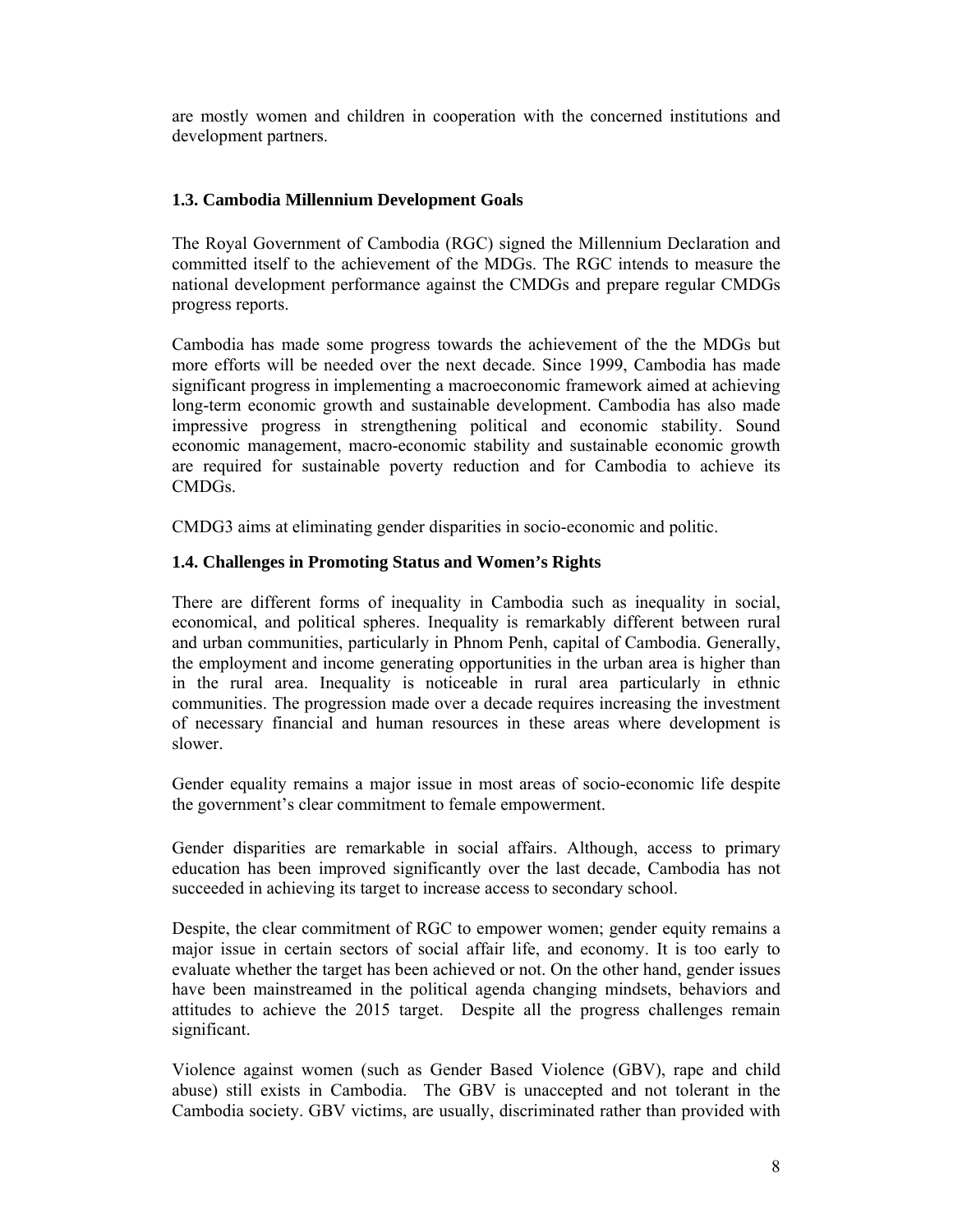alternative support and compensation. Moreover, the intervention to prevent violence in society is still limited.

Violence, exploitation, and discrimination against women and children represent a big challenge for Cambodian society, a violation of the National Constitution which recognizes human rights, and a major cause that blocks women's participation in development process. These can negatively impact families, the community, and the whole society in terms of economy, safety, and welfare.

The capacity of government officers in all levels is limited in gender analysis and the advocacy work remains limited. Another important challenge is gender mainstreaming into strategic programs.

Even though some laws have been adopted, the implementation and enforcement are still problematic.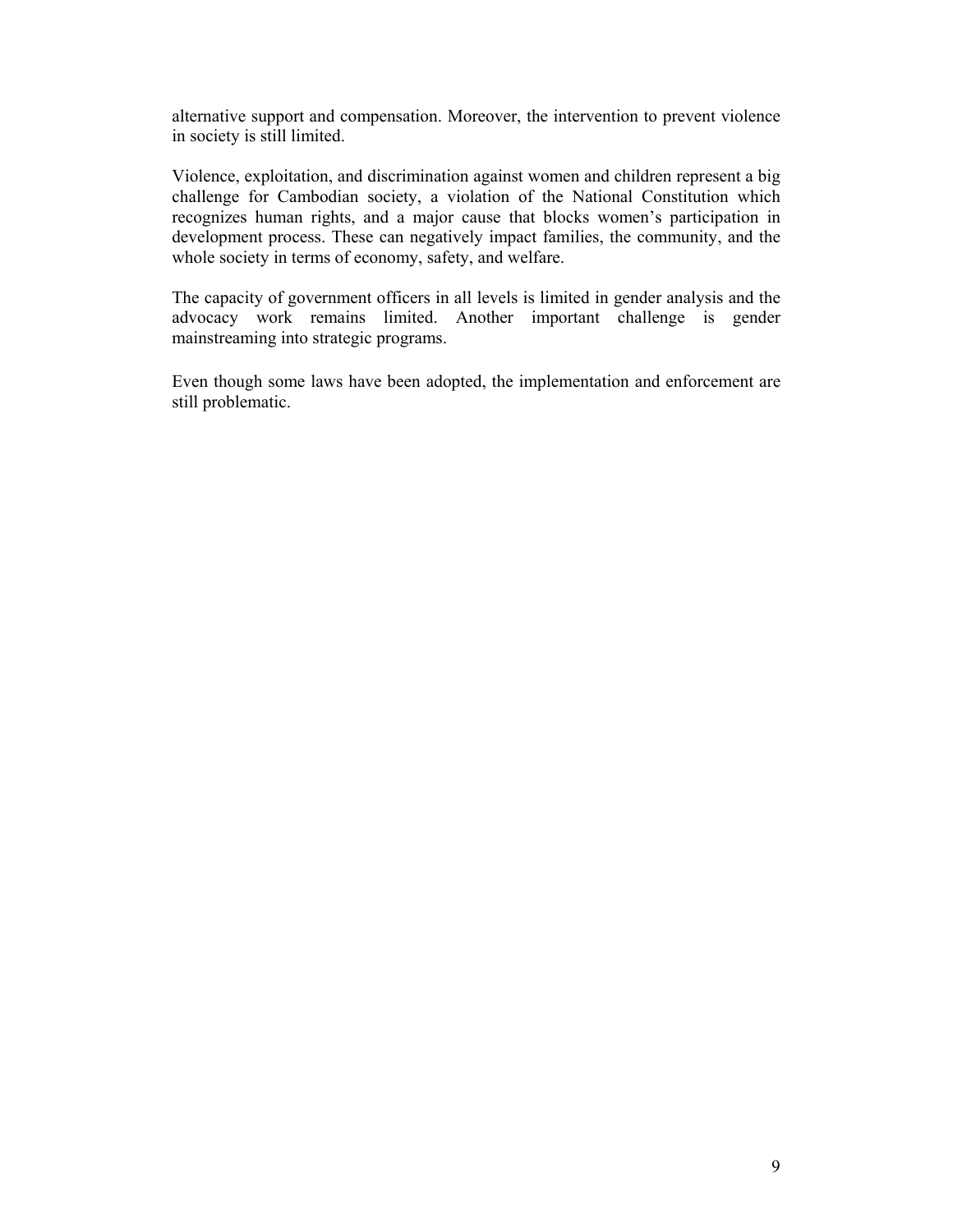## **PART TWO Cambodian National Council for Women (CNCW)**

#### **2.1. Background**

The Cambodian National Council for Women was established by the Royal Decree No. NS/RKT/0201/036 dated 14th February 2001and this Royal Decree was amended by the Royal Decree No. NS/RKS/0805/388 dated 30 August 2005 which determines the creation of Cambodian National Council for Women, abbreviated as CNCW. CNCW is the mechanism for coordinating and providing advice to the Royal Government of Cambodia on matters related to the promotion of Cambodian women's status, roles and welfare of women to reduce and eliminate of all forms of discrimination against women.

CNCW composes of the following:

| 1- Her Majesty the Queen                               | <b>Honorary President</b> |
|--------------------------------------------------------|---------------------------|
| 2- Prime Minister                                      | Honorary Vice-President   |
| 3- Minister of Women's Affairs                         | President                 |
| 4- Secretary of State for Interior                     | One (1) Vice-President    |
| 5- Secretary of State for Justice                      | One (1) Vice-President    |
| 6- Secretary of State for Women's Affairs              | One $(1)$ member          |
| 7- Secretary of State for Council Ministers            | One $(1)$ member          |
| 8- Secretary of State for Foreign Affairs              | One $(1)$ member          |
| and International Cooperation                          |                           |
| 9- Secretary of State for Economic and Finance         | One $(1)$ member          |
| 10- Secretary of State for Labor, Vocational Training  | One $(1)$ member          |
| and Youth Rehabilitation                               |                           |
| 11- Secretary of State for Education, Youth and Sports | One $(1)$ member          |
| 12- Secretary of State for Rural Development           | One $(1)$ member          |
| 13- Secretary of State for Culture and Fine Art        | One $(1)$ member          |
| 14- Secretary of State for Health                      | One $(1)$ member          |
| 15- Secretary of State for Tourism                     | One $(1)$ member          |
| 16- Secretary of State for Information                 | One $(1)$ member          |
| 17- Secretary of State for Planning                    | One $(1)$ member          |
| 18- Secretary of State for Social, Veteran, and        | One $(1)$ member          |
| Youth Rehabilitation                                   |                           |
| 19- Secretary of State for Agriculture, Forest, and    | One $(1)$ member          |
| Fisheries                                              |                           |
| 20- Secretary of State for Industry, Mine and Energy   | One $(1)$ member          |
| 21- Secretary of State for Commerce                    | One $(1)$ member          |
| 22- Secretary of State for Land Management             | One $(1)$ member          |
| <b>Urbanization and Construction</b>                   |                           |
| 23- Secretary of State for Environment                 | One $(1)$ member          |
| 24- Secretary of State for State Secretariat           | One $(1)$ member          |
| of Civil Services                                      |                           |
| 25- Deputy President for National Authorities          | One $(1)$ member          |
| <b>Against HIV</b>                                     |                           |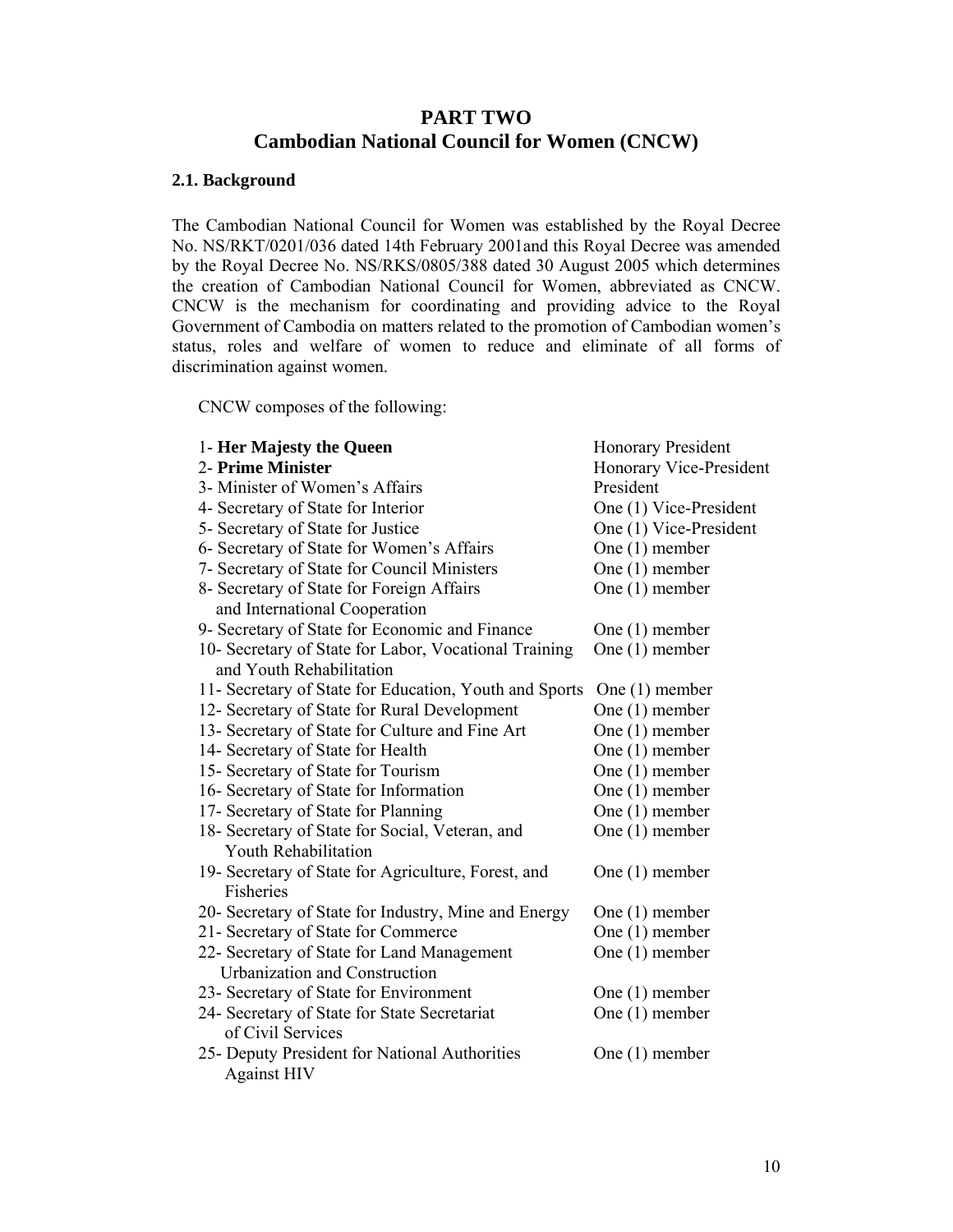| 26- Deputy President for Committee of      | One $(1)$ member |
|--------------------------------------------|------------------|
| Cambodia's Human Rights                    |                  |
| 27- Secretary General of Cambodian Council | One $(1)$ member |
| for Children                               |                  |

**CNCW** is authorized to contact Ministries, Institutions, Civil Society Organizations, International Organizations and donor countries not mentioned in this composition, to request their participation in meetings to provide opinion or to observe according to the invitation of **CNCW**.

#### **2.2. Duties, Structures and Functions of CNCW**

#### **A. Duties**

- Assisting the Royal Government to coordinate, follow up, and provide recommendations to support and promote the implementation of national policies, laws, orders, and measures related to the promotion of status, roles, and social welfare of Cambodian women
- Assisting the Royal Government in following up the implementation of international treaties concerning the rights of women and the implementation of national laws related to the suppression of human trafficking and sexual exploitation, the suppression of domestic violence and protection of victims and the provision of laws related to women in order to provide opinions, raise recommendations or propose amendments to enhance the status of women
- Facilitate the preparation of a national report on the implementation of the Convention on the Elimination of All Forms of Discrimination against Women in the Kingdom of Cambodia and examine, inform the Royal Government to make decision before final submission to the United Nations
- Monitor and promote gender mainstreaming into national policies and national development programs of the Royal Government of Cambodia
- Prepare annual reports on activities performed by Cambodian National Council for Women, for submission to the Royal Government of Cambodia
- Examine and decide on the internal regulations of CNCW
- Undertake other duties as directed by the Royal Government of Cambodia

#### **B. Structure**

**CNCW** is made up of the Permanent General Secretariat as a mechanism located in the cabinet of The Ministry of Women's Affairs. The function of the Permanent General Secretariat shall be determined by sub decree.

The Permanent General Secretariat chaired by one Secretary General has an equivalent rank to the Under Secretary of State. Deputy Secretary Generals have an equivalent rank to Deputy Director General and they will work permanently at the permanent Secretariat General of the Cambodian National Council for Women and will be paid directly by the Ministry of Women's Affairs and some officials transferred to work permanently at the General Secretariat of CNCW.

The Secretary General shall be appointed by the Royal Decree (Preah Reach Kret) in accordance with the proposal of the Royal Government, the Deputy Secretary will be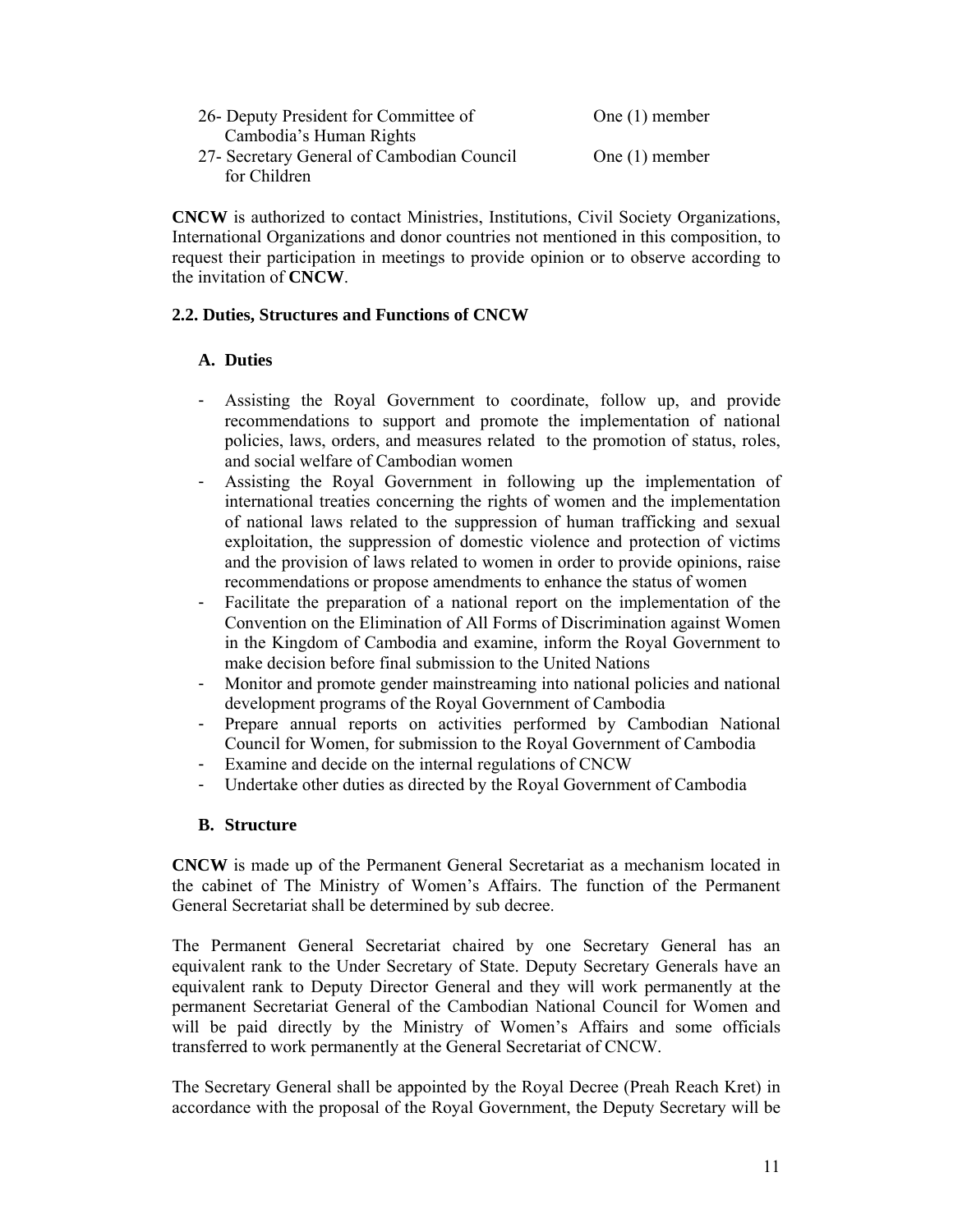appointed by the sub decree in accordance with the proposal of the President of CNCW and the Minister of the Ministry of Women's Affairs.

The President of CNCW has the right to appoint the position and to promote officers in the General Secretariat following the proposal of the leaders of the General Secretariat of CNCW.

#### **CNCW** may:

- Create a specialized sub-commission composed of both sexes with officers that will act in the existing framework as assistants to perform, as required.
- Have a number of national and international expert advisors to assist CNCW and General Secretariat.

**CNCW** shall conduct ordinary meetings quarterly. CNCW may convene an extraordinary meeting in exceptional circumstances, under the chairmanship of the President of CNCW. The President of CNCW may invite other Ministries and Institutions to participate in the above mentioned meetings as necessary.

Each year, the **CNCW** must make a summarized report on the implementation of the working programs and recommendations, which will be presented at the annual conference under Her Majesty the Queen of the Kingdom of Cambodia, presented as an Honorary President and the Prime Minister presented as an Honorary Vice-President.

#### **2.3. Duties and Structures of Permanent General Secretariat of CNCW**

#### **A. Duties**

The Permanent General Secretariat as the mechanism of CNCW shall:

- Propose short, medium and long term work plans for CNCW.
- Coordinate with related institutions the preparation of the national report on the implementation of the Convention on the Elimination of All Forms of Discrimination against Women (CEDAW) for CNCW and approve the submission of the report to the Royal Government for that recommendation before sending it to the United Nations.
- Monitor the status of women and provide recommendations based on national policies of the Royal Government and goals of the world conference for women.
- Promote widely CEDAW dissemination to local levels.
- Research the national laws, international laws, orders and measures related to women in order to monitor, evaluate and provide recommendations.
- Collaborate and cooperation with ministries, institutions, national organizations, international organizations, and civil society to provide recommendations to CNCW to examine, make decisions and submit to the Royal Government.
- Ensure the continuity of the administrative performance of CNCW.
- Manage official staff of the Permanent General Secretariat of CNCW.
- Manage the budget and resources of the Permanent General Secretariat according to CNCW's decisions.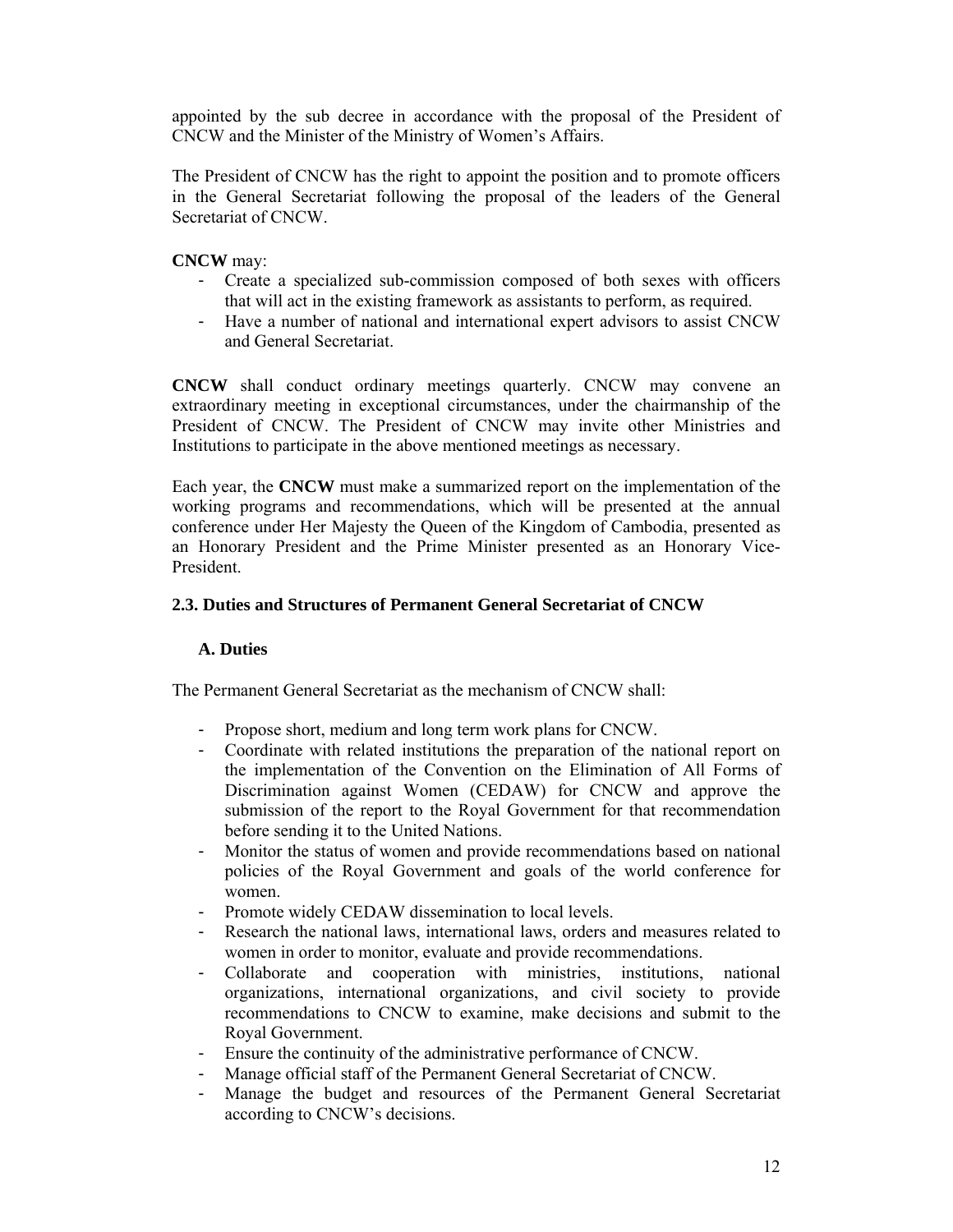- Conduct ordinary meetings, extraordinary meetings and develop annual reports including minutes, performance reports, and results of CNCW.
- Compile information and documents related to women

#### **B. Structure**

The Permanent General Secretariat is divided into three departments as follows:

- Department of Administration and Finance
- Department of Planning and Cooperation
- Department of Legislation

#### **2.4. Duties of Ministries, Institutions, and Provinces-Cities**

The Inter-Ministerial and Institutional Working Groups on Gender have duties added to CNCW's work to increase participation and responsibilities according to their expertise in their ministries and institutions to write national reports on CEDAW implementation and dissemination of CEDAW and for coordinating the monitoring and evaluation the implementation of national policies, and national laws with CNCW to implement the work plan of CNCW in their municipalities, provinces, cities, districts/Khans, communes/Sangkats.

The departments of Women's Affairs in all municipalities, provinces, cities and the gender focal persons in each department around the municipalities, provinces and cities have responsibilities added to the work of CNCW.

#### **2.5. Major Accomplishments of CNCW since its establishment:**

The CNCW has made a lot of accomplishments according to the Royal Decree and sub-decree as follows:

- Organized dissemination workshops on CEDAW and 42 concluding comments from the United Nations and recommendations of **Samdech Akka Moha Sena Padei Techo Hun Sen, Prime Minister of the Kingdom of Cambodia** to 27 Ministries (participants were from Bureau Chief to Secretary of State), 24 Municipalities-Provinces and 10 districts of Takeo (participants were from Director and Deputy Directors and representatives from provincial line departments, Deputy Commissioner of Police, Commander, Deputy Commander and the court and local authority).
- The Kingdom of Cambodia ratifies the Optional Protocol of Convention on the Elimination of All Forms of Discrimination against Women (CEDAW) on the 11<sup>th</sup> of August 2009 without reservation.
- Produced leaflets, bulletins, website, short educational stories, songs on CEDAW and information on CNCW activities
- Disseminated CEDAW through radio, television, leaflet and website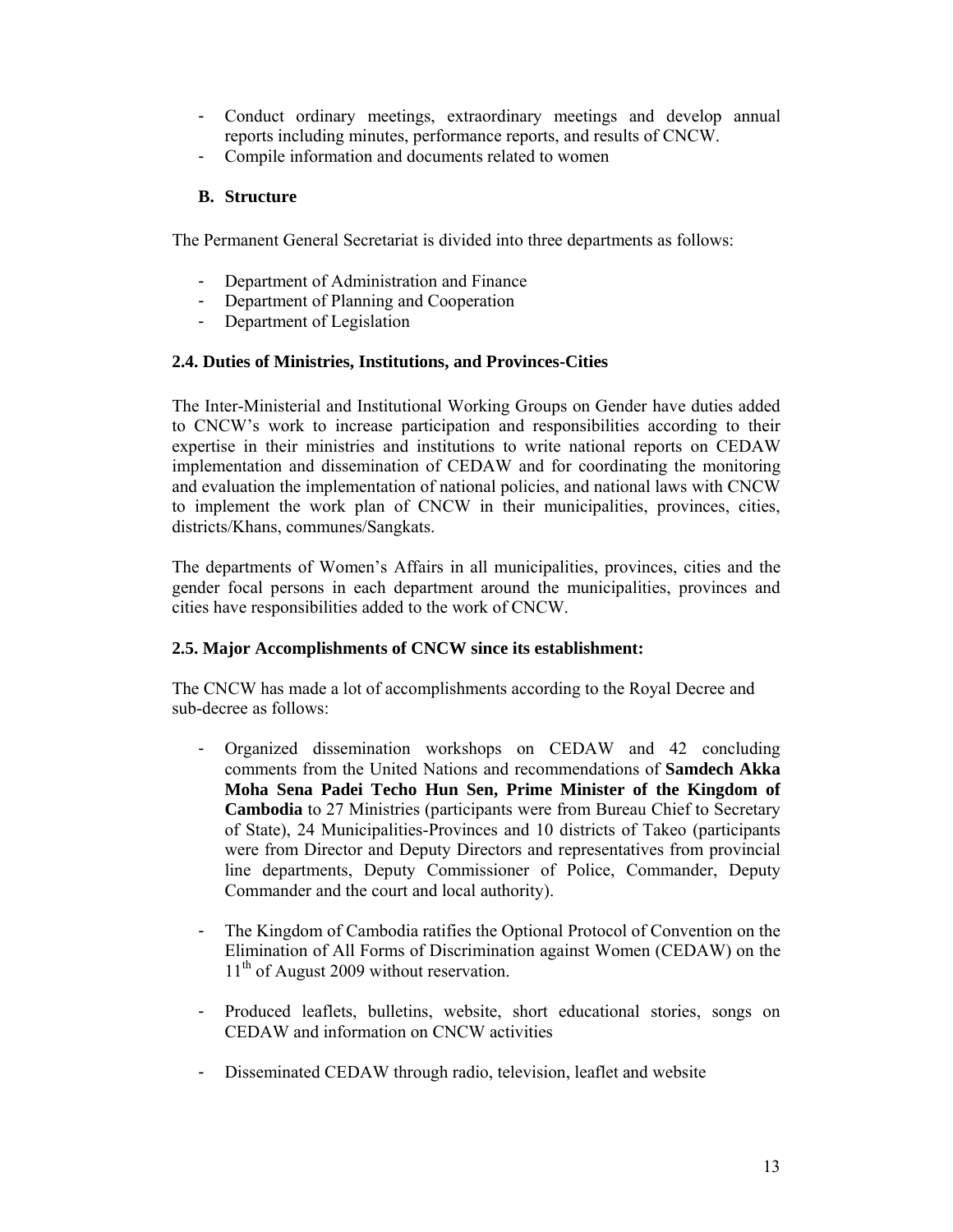- Sent the first, second, third national reports on the implementation of CEDAW in Cambodia to the United Nations (2003)
- Organized the CNCW annual meeting and work plan for every year
- Defended the first, second, third national reports on the implementation of CEDAW in Cambodia at the United Nations (2006)
- Monitored and evaluated the dissemination of CEDAW
- Monitored and evaluated the implementation of national and international laws, related regulations and rules to all municipalities, provinces and capitals.
- Provided recommendations in three occasions to the Royal Government of Cambodia (six recommendations in 2003-2004, 9 recommendations in 2005 and 14 recommendations in 2007-8.)
- Had cooperation with civil society organizations, international NGOs including PyD, UNIFEM, NGO on CEDAW, etc.
	- Disseminated the CEDAW and 42 concluding comments, recommendations of Prime Minister, prepare national report and prepare a five-year strategic plan.
	- Produced and printed the leaflets on CEDAW (15,000 copies), bulletins of CNCW issued number 1 (300) and 10 songs

#### **2.6. Strengths, Weaknesses, Opportunities, and Threats (SWOT) analysis**

Apart from the above achievements, there are still some areas for improvement. The following is the SWOT analysis with the *Strengths, Weaknesses, Opportunities, and Threats:*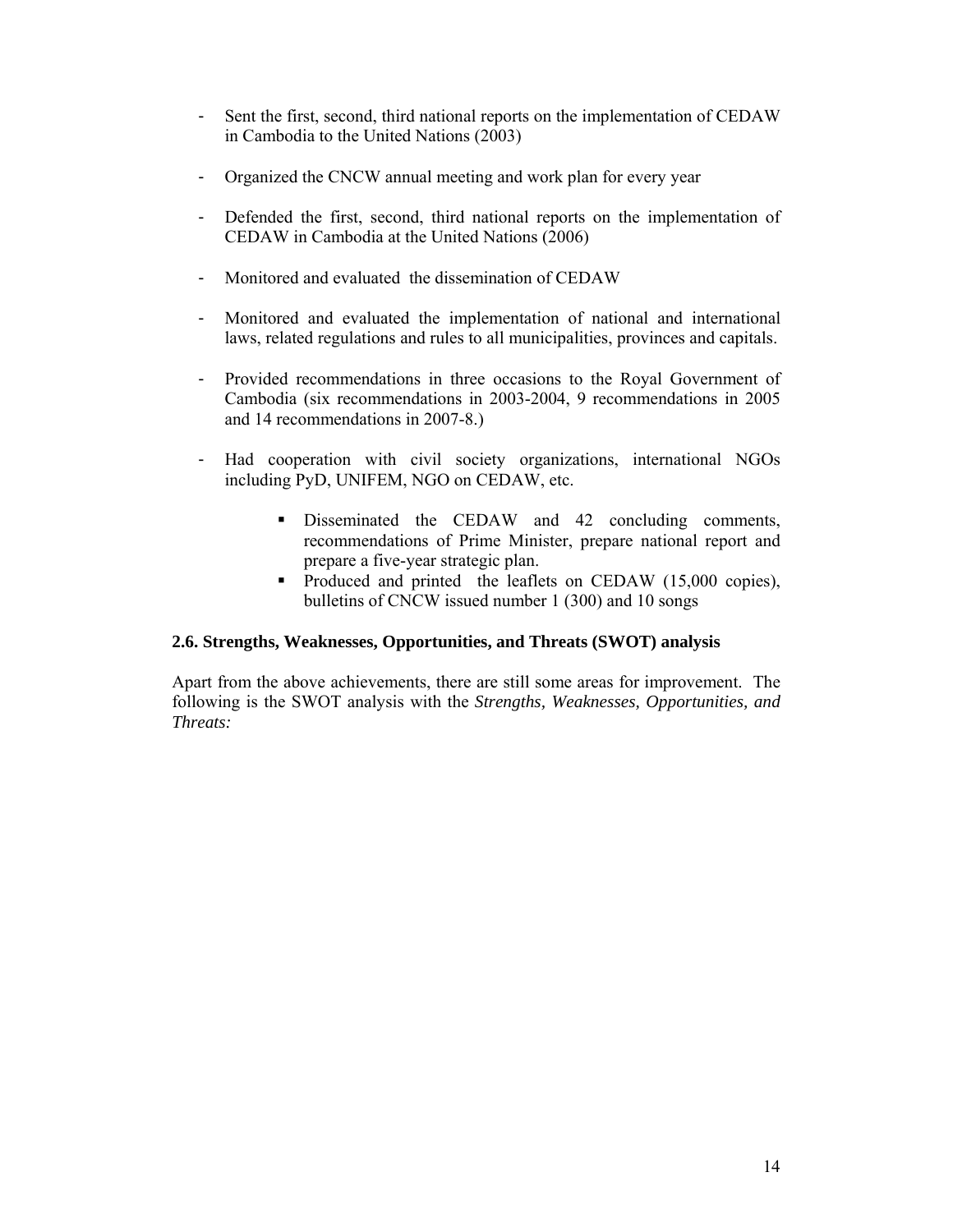| <b>Strengths</b>                                                  |                          | <b>Weaknesses</b>                        |
|-------------------------------------------------------------------|--------------------------|------------------------------------------|
| CNCW has clear organizational                                     |                          | Structure, roles and responsibilities of |
| structure                                                         |                          | CNCW not fully understood at the         |
|                                                                   |                          | sub national level                       |
| Have best efforts from members of                                 |                          | Work overload and time constraints       |
| <b>CNCW</b>                                                       |                          | impede the delivery of results on time   |
| Inter-Ministerial Working Group on                                |                          | The submission of reports on             |
| Gender constituted by staff from                                  |                          | CEDAW implementation in                  |
| concerned Ministries and institutions                             |                          | Cambodia and annual reports              |
|                                                                   |                          | submitted to CNCW were not regular       |
|                                                                   |                          | The submission of reports from Inter-    |
|                                                                   |                          | Ministerial Working Group on             |
|                                                                   |                          | Gender was not on time.                  |
| The leaders and officials of the                                  |                          | Lack of budget to monitor and            |
| Permanent General Secretariat of                                  |                          | evaluate the implementation of           |
| CNCW have committed themselves                                    |                          | related national and international       |
| to perform their job based on the<br>Royal Decree and Sub-Decrees |                          | laws, regulations and other measures     |
|                                                                   |                          | The capacity of CNCW officials is        |
|                                                                   |                          | limited in disseminating laws,           |
|                                                                   |                          | monitoring, and implementing the         |
|                                                                   |                          | related national and international       |
|                                                                   |                          | laws, regulations and other measures     |
|                                                                   |                          | Lack of time for disseminating the       |
|                                                                   |                          | related laws during the workshops        |
|                                                                   |                          | Related documents for distribution       |
|                                                                   |                          | were not enough due to lack of funds     |
| <b>Opportunities</b>                                              |                          | <b>Threats</b>                           |
| Full and strong support both technical                            | $\overline{\phantom{0}}$ | Foreign cultures may provoke             |
| and financial from Her Majesty the                                |                          | negative impacts on peoples'             |
| <b>Queen and Samdech Akka Moha</b>                                |                          | mindsets and wellbeing, especially       |
| Sena Padei Techo Hun Sen, Prime                                   |                          | among the youth.                         |
| Minister of the Kingdom of                                        |                          |                                          |
| Cambodia                                                          |                          |                                          |
| The Royal Government has clear                                    |                          |                                          |
| policy                                                            |                          |                                          |
| The head of the Royal Government of                               |                          |                                          |
| Cambodia clearly supports the                                     |                          |                                          |
| <b>CNCW</b> activities                                            |                          |                                          |
| Good cooperation with development                                 |                          |                                          |
| partners in terms of financial and                                |                          |                                          |
| technical assistance to CNCW                                      |                          |                                          |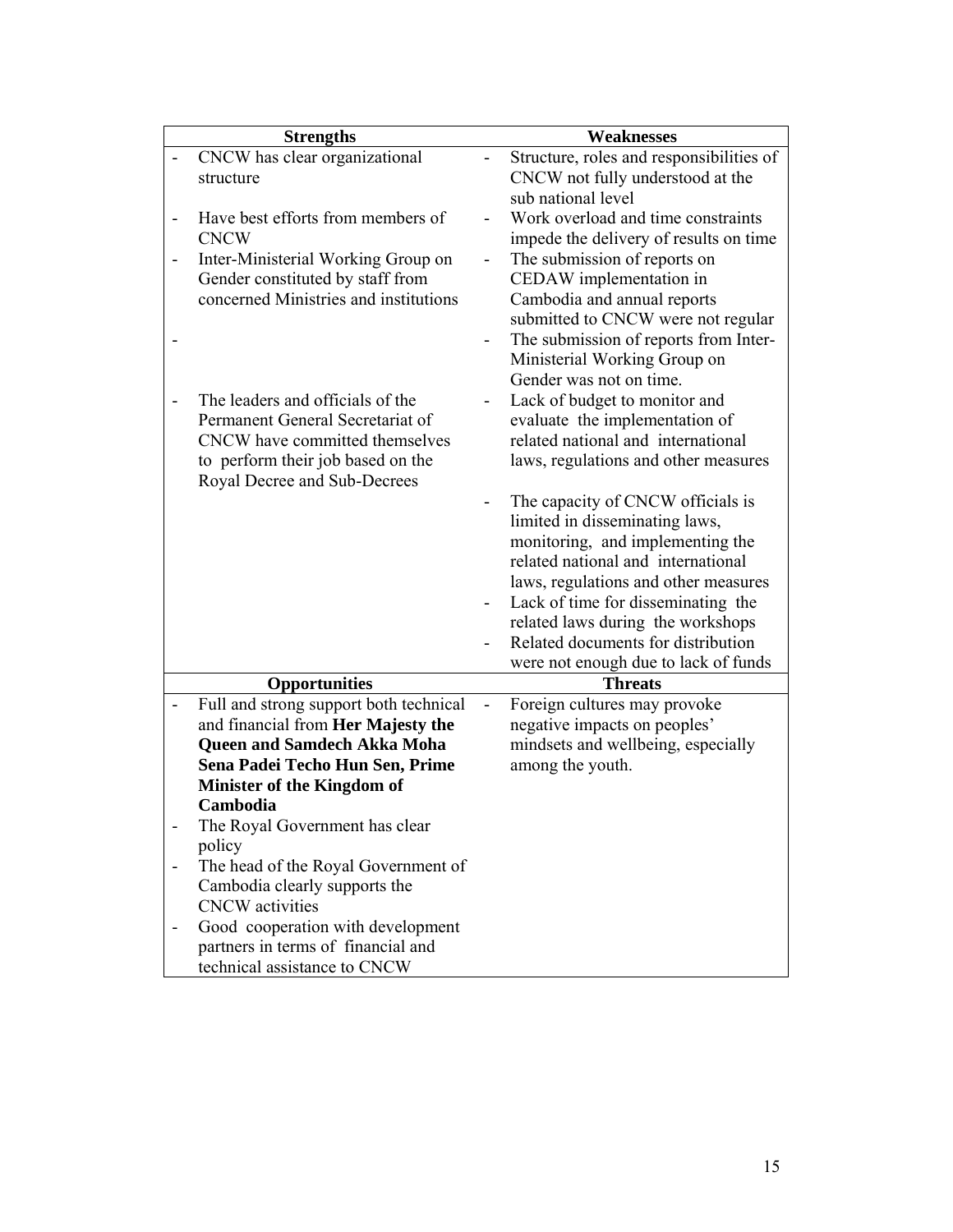## **PART THREE Preparation Process of Strategic Plan**

The preparation process of a five-year strategic plan  $(2010 - 2014)$  of the Cambodian National Council for Women (CNCW) has been done on a participatory basis to provide inputs and constructive comments in accordance with the Cambodian context. For the development of this strategic plan, two consultative workshops were organized with the Inter-Ministerial Working Groups on Gender from line Ministries and concerned stakeholders, including civil society organizations, to gather information and to analyze the current situation of women and women's rights at the national and sub national levels. This process is very important to remark the crucial roles of CNCW in providing overall supervision and guidance to prepare this strategic plan.

After the consultation with the Inter-ministerial Working Groups on Gender and the concerned stakeholders, there have been several follow up meetings conducted within the Permanent General Secretariat of CNCW to review the draft plan to make the necessary modifications.

Once the Permanent General Secretariat of CNCW reviewed the modifications, this strategic plan was submitted to all CNCW members and an ordinary meeting was organized on the 1<sup>st</sup> of October 2009 to get final comments/feedbacks and approval for its implementation.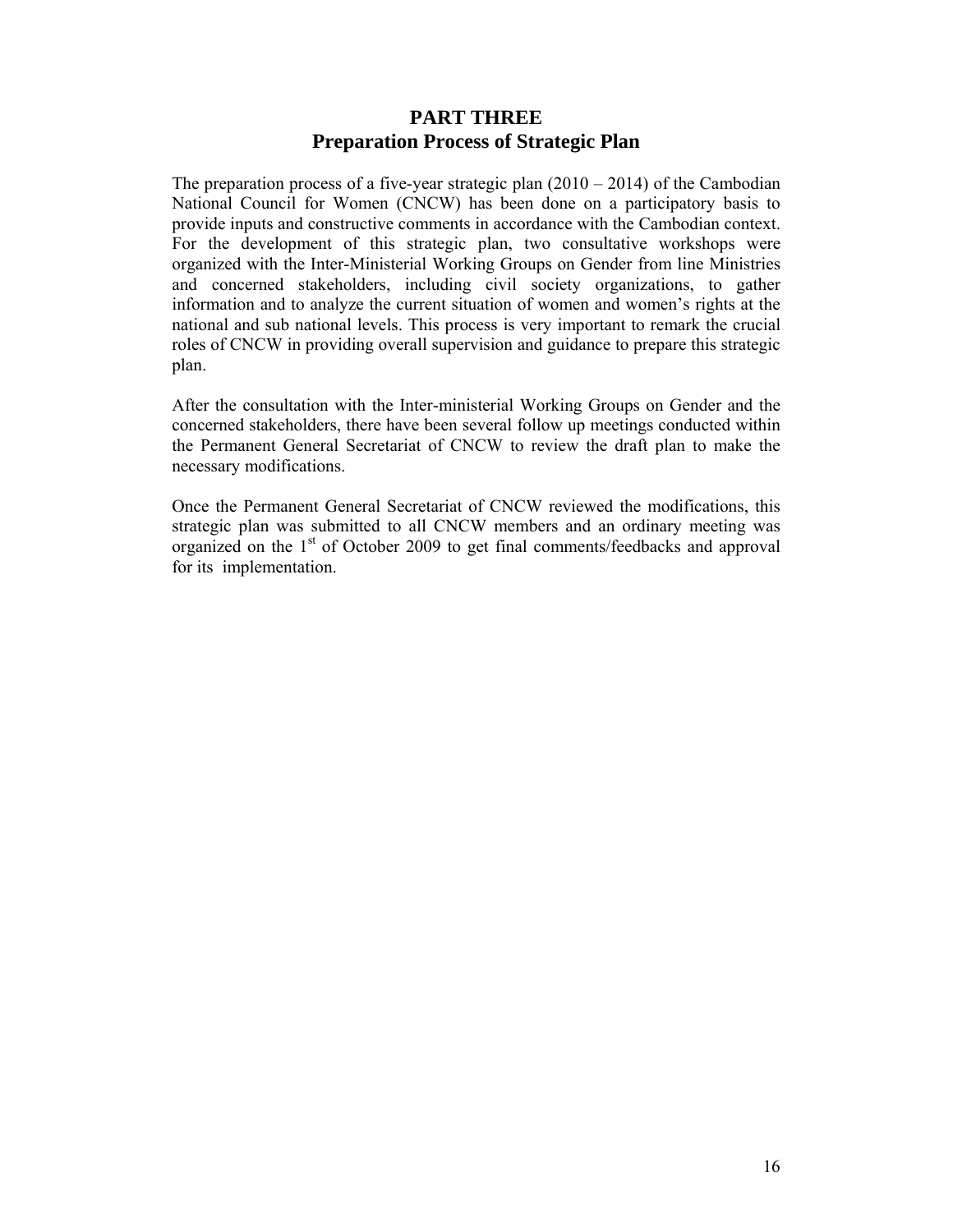# **PART FOUR Description of Strategic Plan**

#### **4.1. Vision, Mission, and Goal**

#### **Vision**

Cambodian society benefits from democracy and equity to promote the status, roles and social welfare of Cambodian women, to reduce and eliminate all forms of discrimination against women.

#### **Mission**

CNCW is the mechanism for coordinating and providing opinion to the Royal Government of Cambodia on matters relating to promoting the status and roles of women and the social welfare of Cambodian women to ensure the protection of women's rights.

#### **Goal**

To promote rights, status, roles and welfare of Cambodian women to enable them to live happily and prosperously.

#### **Strategic Activities**

- 1. To improve the re-enforcement of related national and international laws, regulations and other measures and recommendations of the Royal Government of Cambodia
- 2. To increase the dissemination widely of related national, international laws, regulations and other measures and recommendations of the Royal Government of Cambodia
- 3. To strengthen relationship between CNCW, development partners and civil society.
- 4. To build the capacity of human resources

#### **4.2. Objectives**

The following are the objectives:

1. To improve the re-enforcement of related national laws, international laws, regulations and other measures and recommendations of **Samdech Akka Moha Sena Padei Techo Hun Sen, Prime Minister of the Kingdom of Cambodia** to protect, promote the status, roles, welfare and benefits of Cambodian women.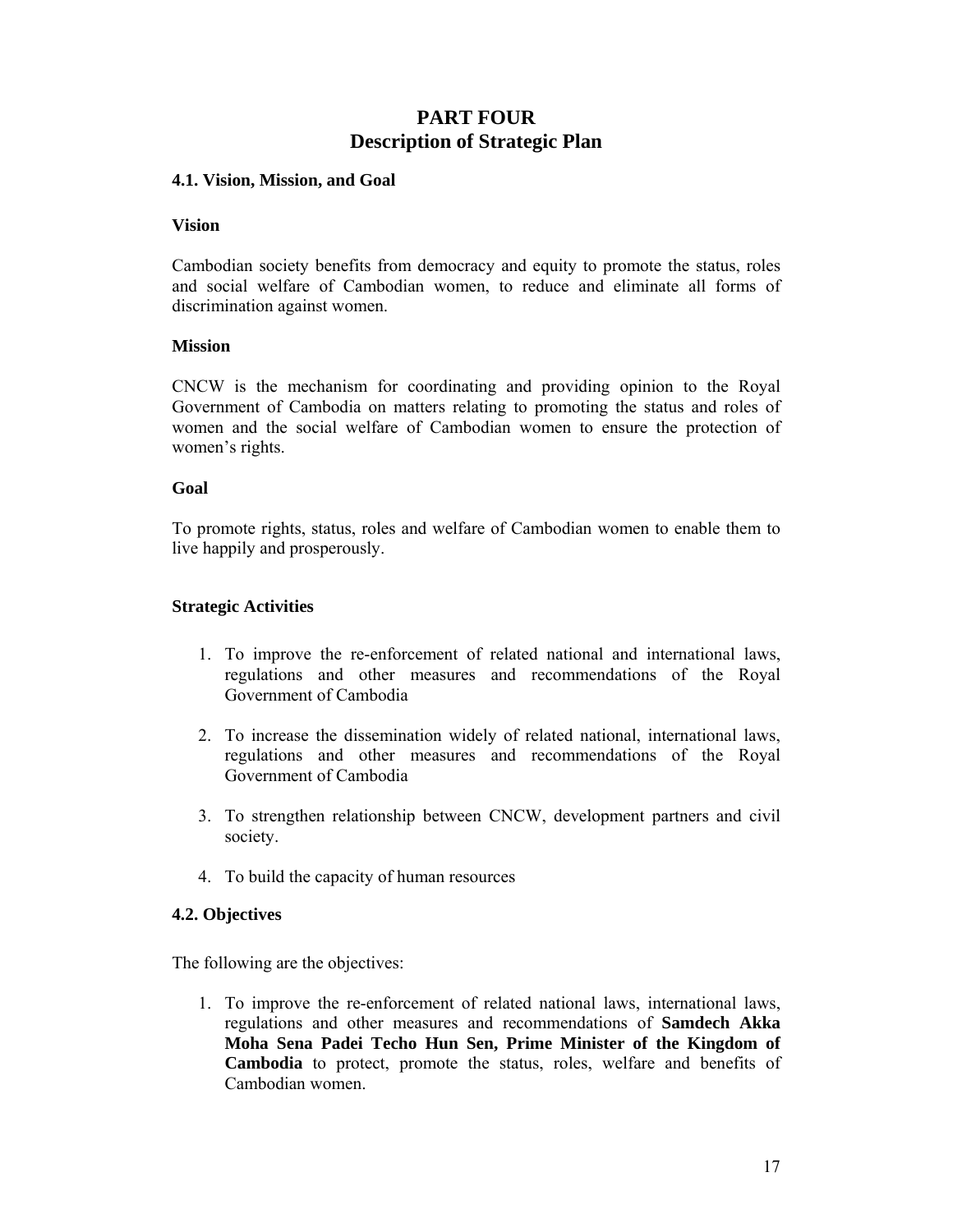- 2. To increase the awareness of related national laws, international laws, regulations and other documents and the dissemination of recommendations of **Samdech Akka Moha Sena Padei Techo Hun Sen, Prime Minister of the Kingdom of Cambodia.**
- 3. To strengthen the relationship and cooperation between CNCW, concerned development partners and civil society to improve the better implementation.
- 4. To build the capacity of human resources towards strengthening the effectiveness of implementation.

#### **4.3. Expected Outputs**

For the next 5 years, CNCW will get the following results:

- CEDAW, optional protocol of CEDAW and other related laws was disseminated widely and more effective implementation.
- The legislature (National Assembly and Senate) continues to support and adopt the concerned laws.
- Knowledge related to gender equality mainstreamed to Judges, Prosecutor, lawyers and all concerned authorities.
- More accurate and timely reports prepared to be submitted to the Royal Government of Cambodia as well as to the United Nations.
- Strengthened capacity of the Members of CNCW, inter-Ministerial Working Groups on Gender and Permanent General Secretariat
- Published the related national laws, international laws, regulations and other measures and recommendations of the Royal Government of Cambodia and the optional protocol on CEDAW.
- Received lessons learnt through trainings and workshops.
- 150 National Master Trainers had facilitation skills in monitoring, evaluating, collecting data and writing report and had better understanding on national and international laws.
- 720 sub-national trainers had facilitation skills in monitoring, evaluating, collecting data and writing report and had better understanding on related national and international laws.
- Awareness raised among people in respecting the laws through dissemination of national laws and through the media included bulletins, radio and television, etc.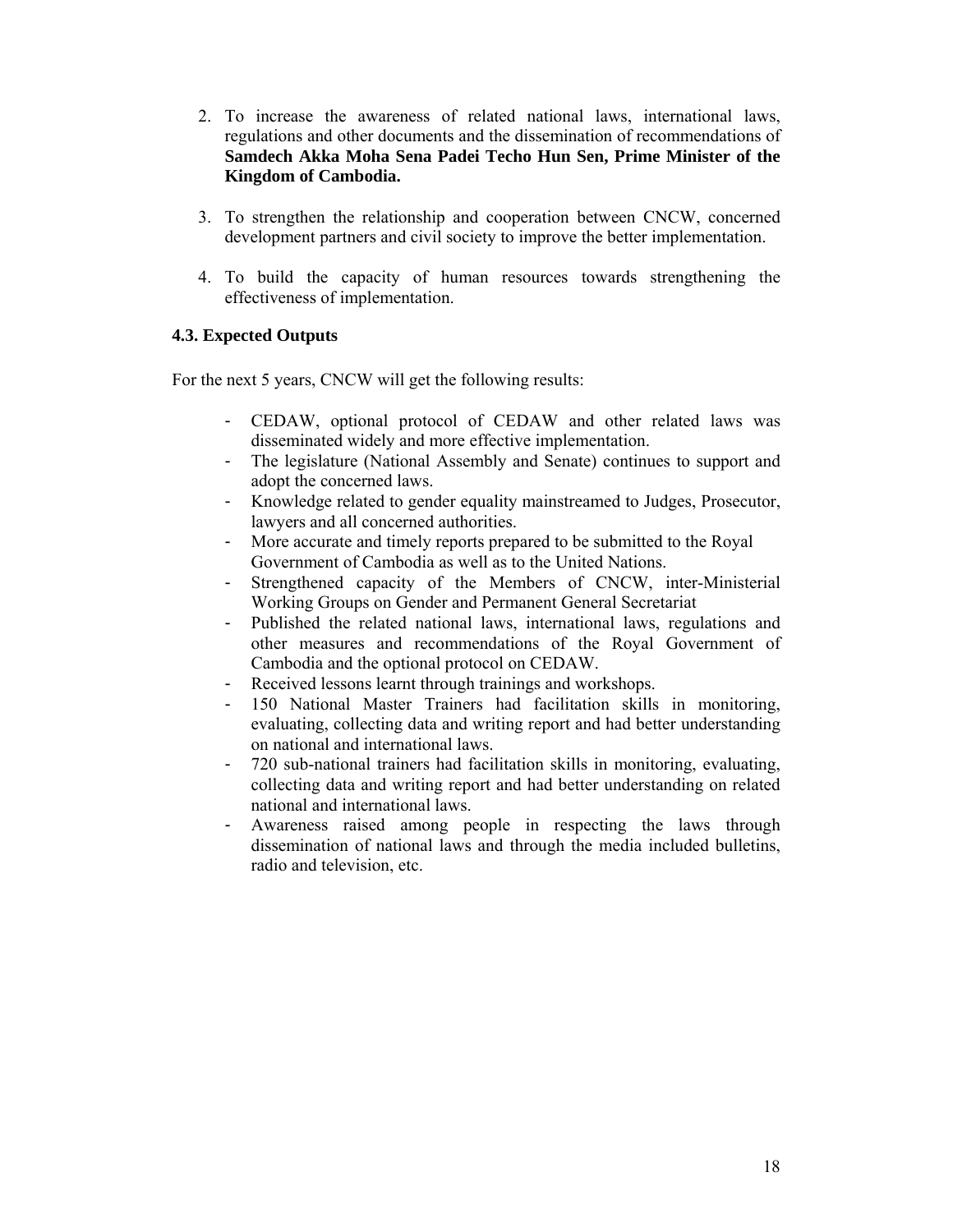#### **4.4. Activities**

#### **Objective 1:**

To improve the re-enforcement of related national laws, international laws, regulations and other measures and recommendations of **Samdech Akka Moha Sena Padei Techo Hun Sen, Prime Minister of the Kingdom of Cambodia** to protect, promote the status, roles, welfare and benefits of Cambodian women.

- **Act.1.1:** Monitor and evaluate the implementation of related national laws, international laws, regulations and other measures and the protection of women's rights and benefits of women and recommendations of **Samdech Akka Moha Sena Padei Techo Hun Sen, Prime Minister of the Kingdom of Cambodia** and providing recommendations to the Royal Government.
- Act. 1.2: Monitor and evaluate the dissemination of related national and international laws, regulations and other measures and the protection of women's rights and benefits of women and recommendations of **Samdech Akka Moha Sena Padei Techo Hun Sen, Prime Minister of the Kingdom of Cambodia** at municipalities and provinces.
- **Act. 1.3:** Organize a regional workshop for ASEAN countries to exchange experiences on CEDAW implementation and concluding comments from the United Nations.
- Act. 1.4: Prepare the national report on CEDAW implementation and submit to the United Nations Organization.
- Act.1.5: Provide technical assistance to line provincial department and concerned local authorities to apply CEDAW convention to their daily work or integrate them into their provincial action plans.

#### **Objective 2:**

To increase the awareness of related national laws, international laws, regulations and other documents and the dissemination of recommendations of **Samdech Akka Moha Sena Padei Techo Hun Sen, Prime Minister of the Kingdom of Cambodia.**

- Act.2.1: Organize the forum on CEDAW for members of National Assembly and the Senate
- Act. 2.2: Organize dissemination workshop on CEDAW, optional protocol on CEDAW, the fourth and fifth national reports on CEDAW implementation in Cambodia and concluding comments from the United Nations at municipalities and provinces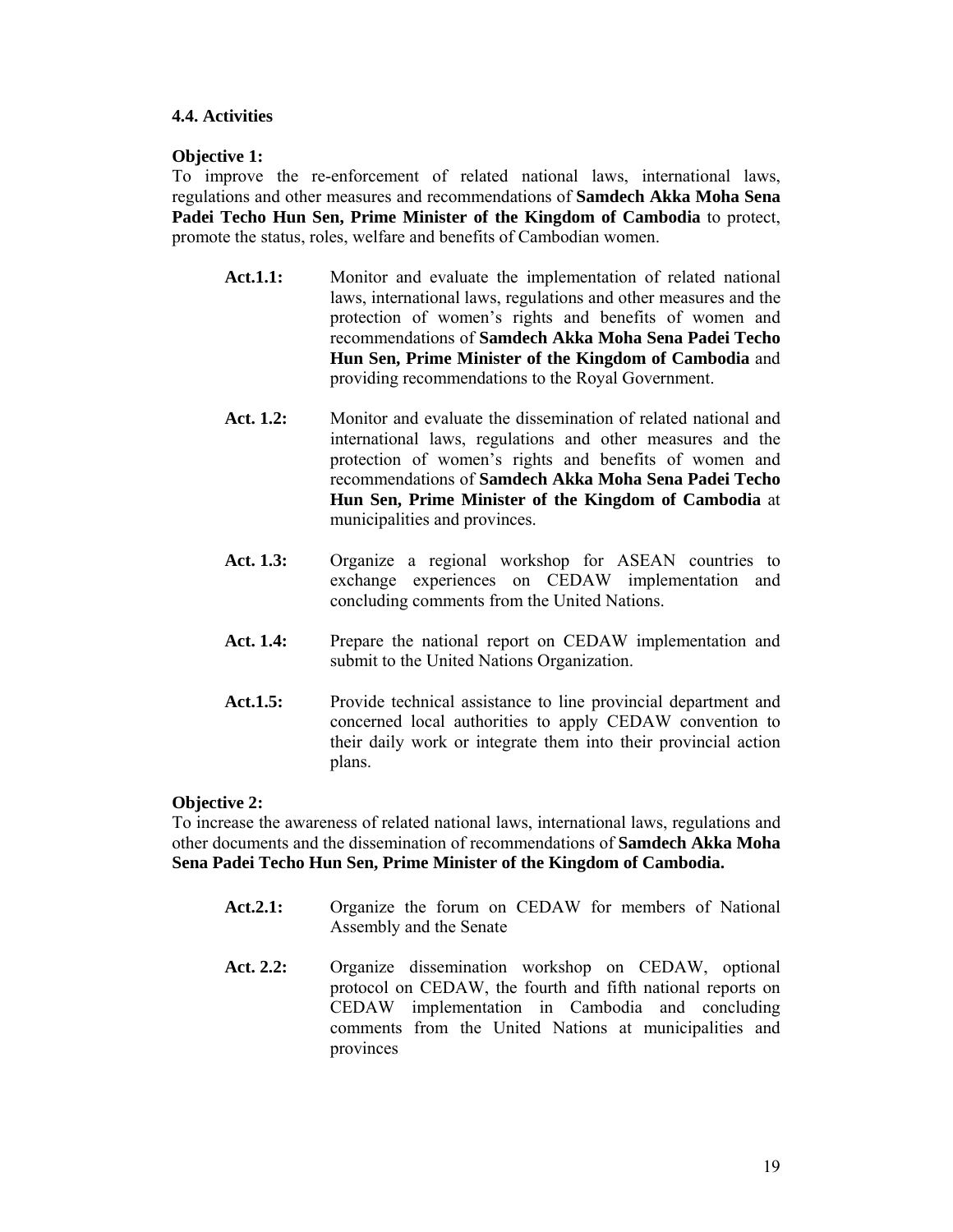Act. 2.3: Disseminate widely on the related national laws, international laws, regulations, documents and recommendations of **Samdech Akka Moha Sena Padei Techo Hun Sen, Prime Minister of the Kingdom of Cambodia** at the national and sub-national levels through radio, television, bulletins, spots, songs, poems, and website.

#### **Objective 3:**

To strengthen the relationship and cooperation between CNCW, concerned development partners and civil society to improve the better implementation.

- Act. 3.1: Organize ordinary meetings and extra-ordinary meetings of CNCW
- Act. 3.2: Organize the annual meetings of CNCW
- Act. 3.3: Organize mock sessions to respond to the questions of CEDAW Committee and pre-defend the national reports before going to defend at the United Nations
- Act. 3.4: Facilitate the delegations to defend the national reports at the United Nations

#### **Objective 4:**

To build the capacity of human resources towards strengthening the effectiveness of implementation.

| <b>Act.4.1:</b> | Conduct Training on Facilitation Skills to Master trainers at<br>national level (Ministries and Institutions)                                                          |
|-----------------|------------------------------------------------------------------------------------------------------------------------------------------------------------------------|
| Act. $4.2:$     | Conduct training on Facilitation Skills to Provincial Trainers at<br>sub-national level                                                                                |
| Act. $4.3:$     | Conduct training on Data Collection Skills and Report Writing<br>to Trainers at national and sub-national levels                                                       |
| Act. 4.4:       | Organize study mission in-country and abroad                                                                                                                           |
| Act.4.5.        | Provide capacity building on CEDAW principles in general,<br>and the analysis of CEDAW with the specific issues of each<br>province at provincial and district levels. |

#### **4.5. Target groups**

This strategic plan aims to promote women's rights within the Kingdom of Cambodia in cooperation with the concerned Ministries, Institutions at national and sub-national levels.

#### **4.6. Duration of strategic plan**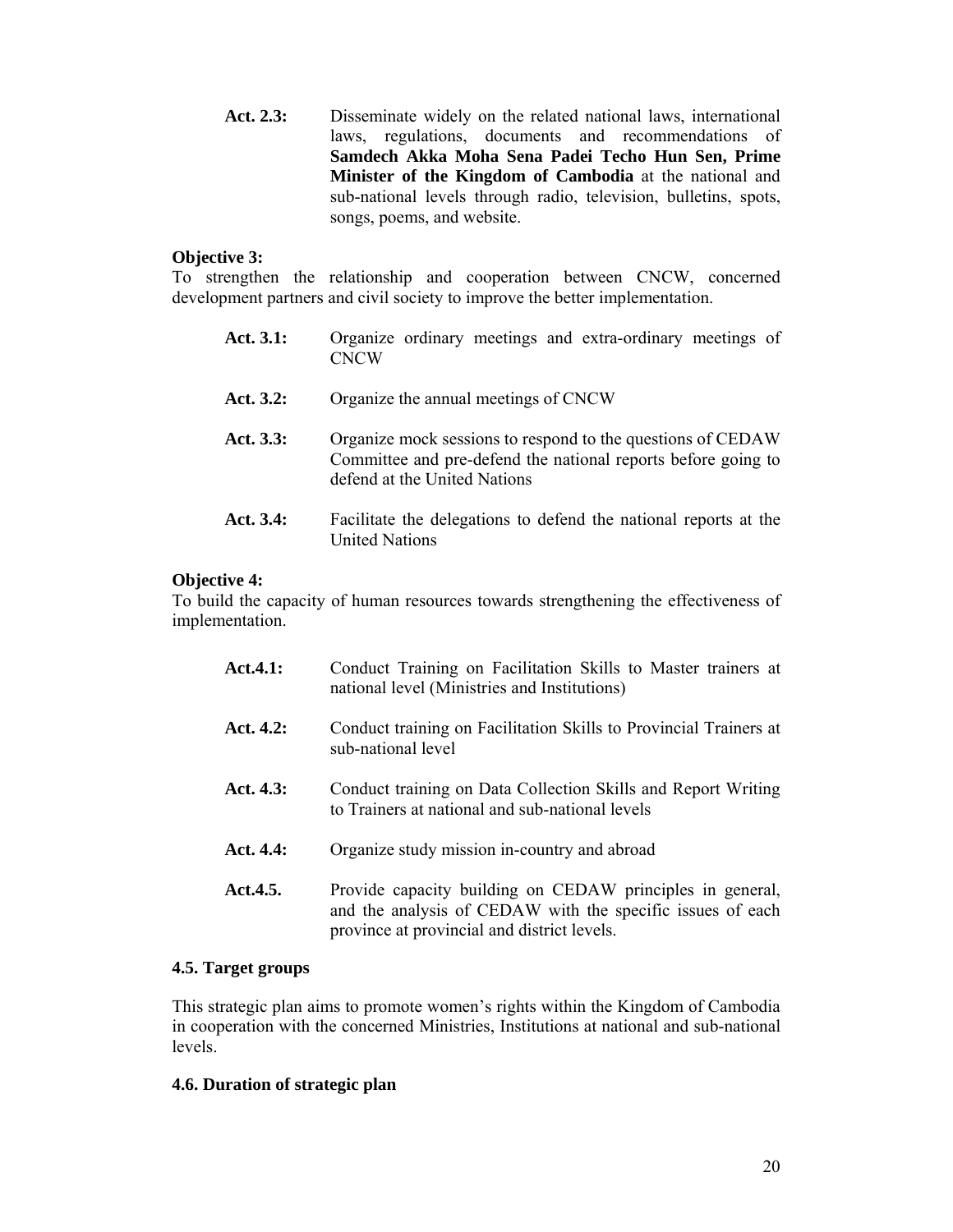This strategic plan is designed for a 5-year period from 1 January 2010 to 31 December 2014.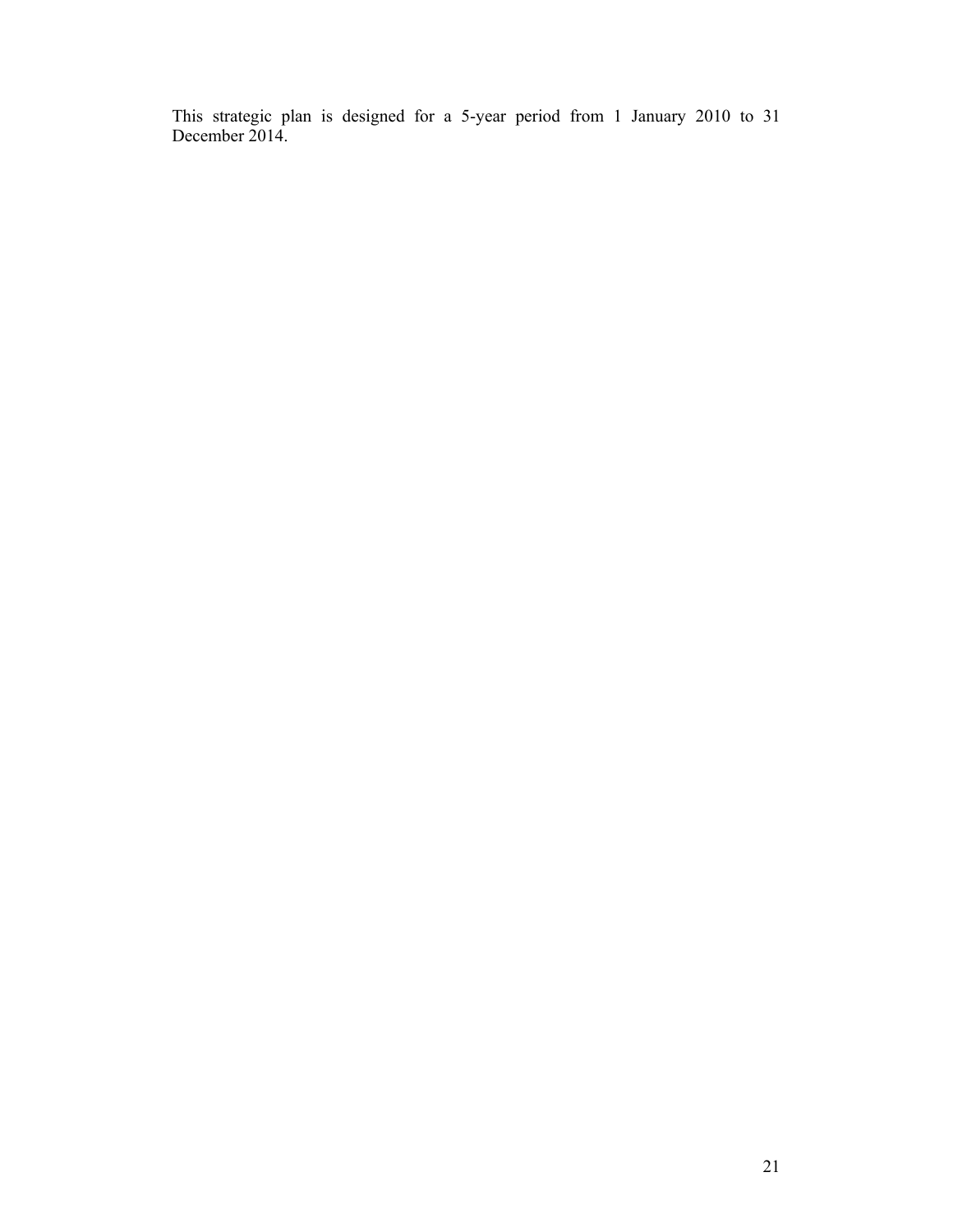## **PART FIVE Monitoring and Evaluation the Progresses of CNCW**

Measuring progress of CNCW requires a clear monitoring and evaluation system. Monitoring aims at:

- Rapidly detecting any significant deviation from expected targets regarding inputs, activities and outputs related to all objectives towards the achievements of each year; and
- Assessing trends of CNCW's outcome indicators. Hence, monitoring includes periodic recording of gap measurement and reporting with basic analysis and maintaining the key indicators. The data required for such monitoring activities include information on inputs used, activities conducted and outputs achieved (secondary data coming from Inter-Ministries) as well as data required to calculate outcome and impact indicators coming from routine administrative sources and from surveys.

Monitoring and evaluation system was based on the regular field visit of CNCW to collect data and to examine the outputs and the outcomes from the implementation of this strategic plan. The data collection was based on the logical framework and annual workplan.

Monitoring activities and inputs are outputs monitoring and from the logical framework was used to prepare the annual work plan and then prepare semester and quarterly plans. The activities have to link to the indicators presented in the logical framework.

This plan is prepared by the Officials of CNCW and the Inter-Ministerial Working Groups on Gender and sent to all concerned Ministries and Institutions.

Mid-term review of the implementation of this strategic plan will be conducted in the second or third year to examine or modify the plan to meet the current situation and changing situation of the country and set goals for continuous implementation.

At the end of the implementation of this strategic plan, the annual meeting of the implementation of the strategic plan through meetings between all implementers, concerned development partners, and civil society to sum up the results which are implemented compared to the strategic plan.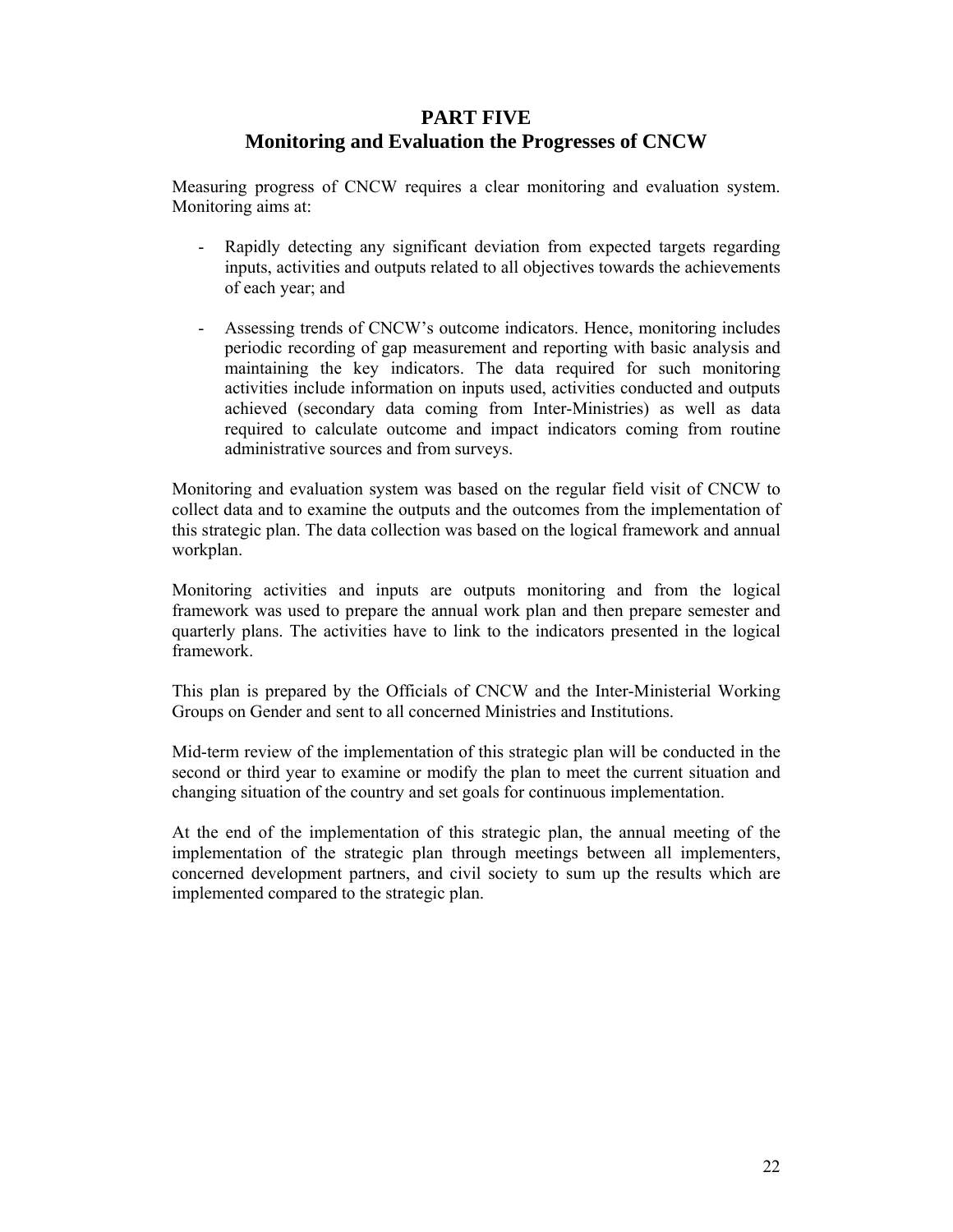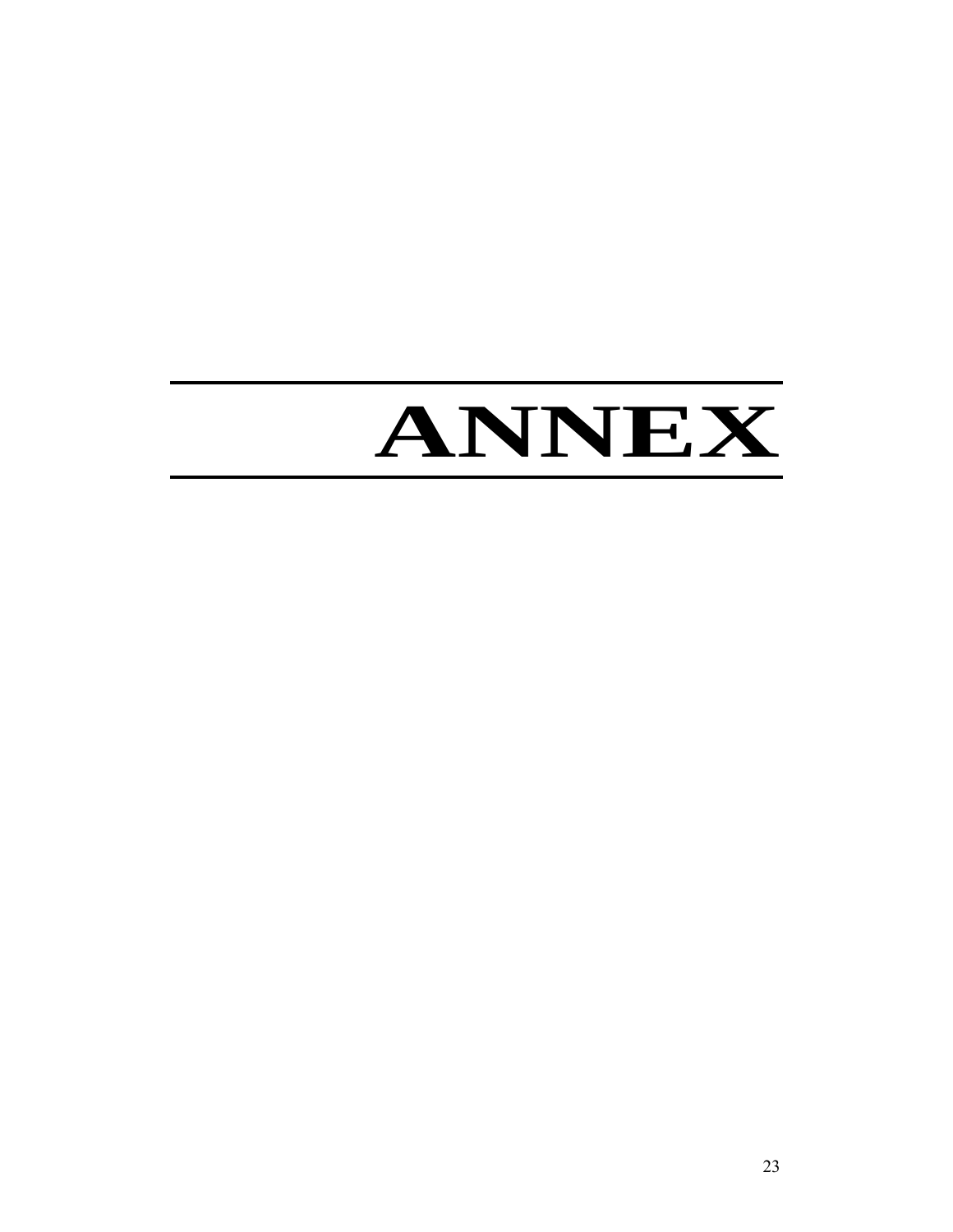**Annex A: Organization of the Permanent General Secretariat of CNCW** 

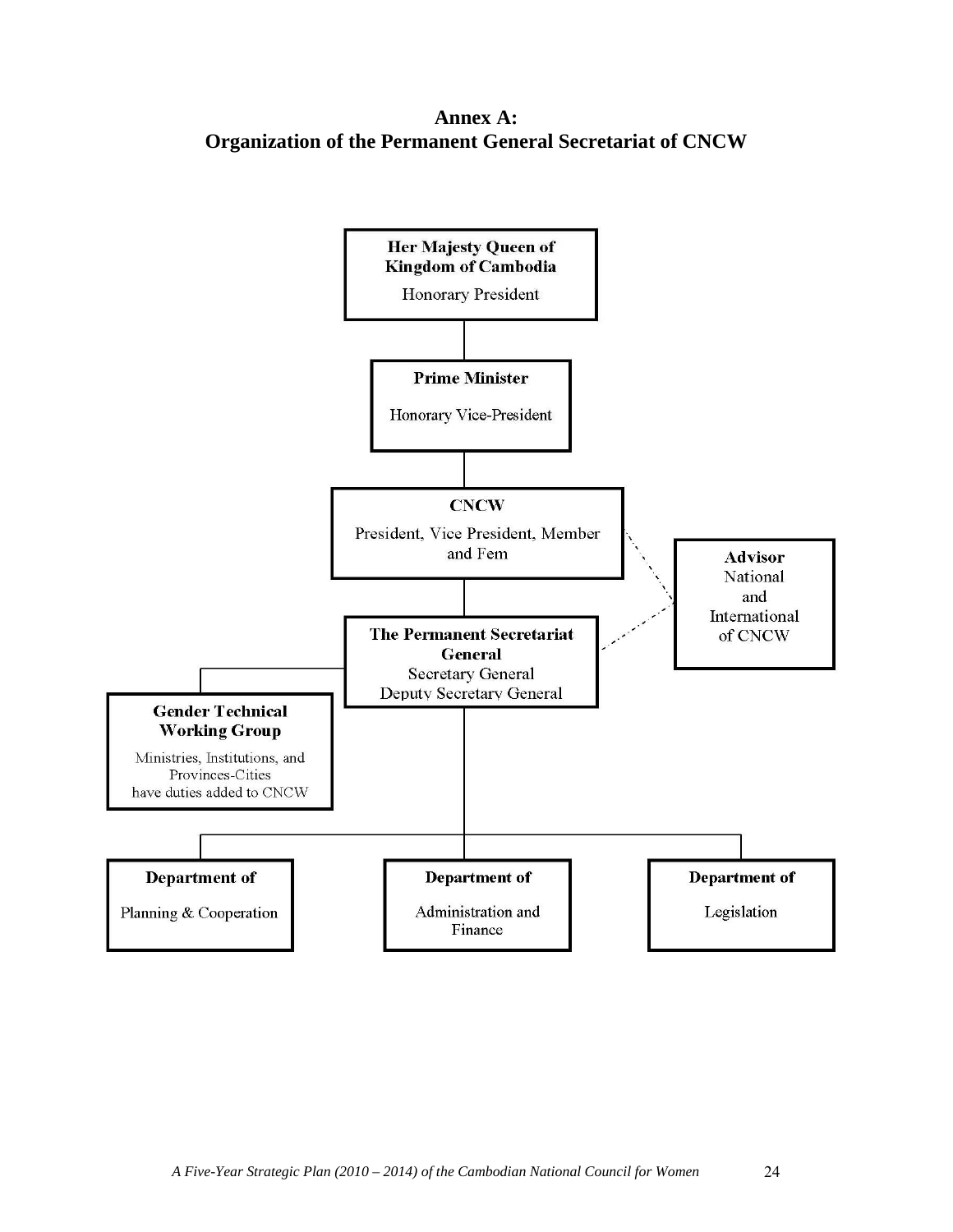# **Annex B: A Five-Year Strategic Plan of CNCW**

**Strategic Activity 1:** To improve the re-enforcement of related national and international laws, regulations and other measures and recommendations of the Royal Government of Cambodia

**Objective 1:** To improve the re-enforcement of related national laws, international laws, regulations and other measures and recommendations of **Samdech Akka Moha Sena Padei Techo Hun Sen, Prime Minister of the Kingdom of Cambodia** to protect, promote the status, roles, welfare and benefits of Cambodian women.

| <b>Key activities</b>          | <b>Indicators</b> | <b>Means</b> of                   | <b>Responsible agencies</b> | <b>10</b> | 11         | 12         | 13 <sup>1</sup> | 14         | <b>Sources of</b> |
|--------------------------------|-------------------|-----------------------------------|-----------------------------|-----------|------------|------------|-----------------|------------|-------------------|
|                                |                   | <b>Verifications</b>              |                             |           |            |            |                 |            | <b>Resources</b>  |
| <b>Act.1.1:</b> Monitor and    | One per year to   | Questionnaires<br>$\blacksquare$  | CNCW and<br>$\blacksquare$  | $\sqrt{}$ |            | V          | $\sqrt{ }$      | $\sqrt{ }$ | National          |
| evaluate the implementation    | all provinces and | Report<br>$\blacksquare$          | IMWG-G                      |           |            |            |                 |            | budget and        |
| of related national laws,      | municipalities    | Activity photos<br>$\blacksquare$ |                             |           |            |            |                 |            | development       |
| international laws,            |                   |                                   |                             |           |            |            |                 |            | partners          |
| regulations and other          |                   |                                   |                             |           |            |            |                 |            |                   |
| measures and the protection    |                   |                                   |                             |           |            |            |                 |            |                   |
| of women's rights and          |                   |                                   |                             |           |            |            |                 |            |                   |
| benefits of women and          |                   |                                   |                             |           |            |            |                 |            |                   |
| recommendations of             |                   |                                   |                             |           |            |            |                 |            |                   |
| Samdech Akka Moha Sena         |                   |                                   |                             |           |            |            |                 |            |                   |
| Padei Techo Hun Sen,           |                   |                                   |                             |           |            |            |                 |            |                   |
| <b>Prime Minister of the</b>   |                   |                                   |                             |           |            |            |                 |            |                   |
| <b>Kingdom of Cambodia and</b> |                   |                                   |                             |           |            |            |                 |            |                   |
| providing recommendations      |                   |                                   |                             |           |            |            |                 |            |                   |
| to the Royal Government.       |                   |                                   |                             |           |            |            |                 |            |                   |
| Act. 1.2: Monitor and          | One per year to   | Questionnaires<br>$\blacksquare$  | CNCW and<br>$\blacksquare$  | $\sqrt{}$ | $\sqrt{ }$ | $\sqrt{ }$ | $\sqrt{}$       | $\sqrt{ }$ | National          |
| evaluate the dissemination of  | provinces and     | Report<br>$\blacksquare$          | IMWG-G                      |           |            |            |                 |            | budget and        |
| related national and           | municipalities to | Activity photos                   |                             |           |            |            |                 |            | development       |
| international laws,            | get more in-depth |                                   |                             |           |            |            |                 |            | partners          |
| regulations and other          | understanding on  |                                   |                             |           |            |            |                 |            |                   |
| measures and the protection    | the effectiveness |                                   |                             |           |            |            |                 |            |                   |
| of women's rights and          | of the            |                                   |                             |           |            |            |                 |            |                   |

*A Five-Year Strategic Plan (2010 – 2014) of the Cambodian National Council for Women* 25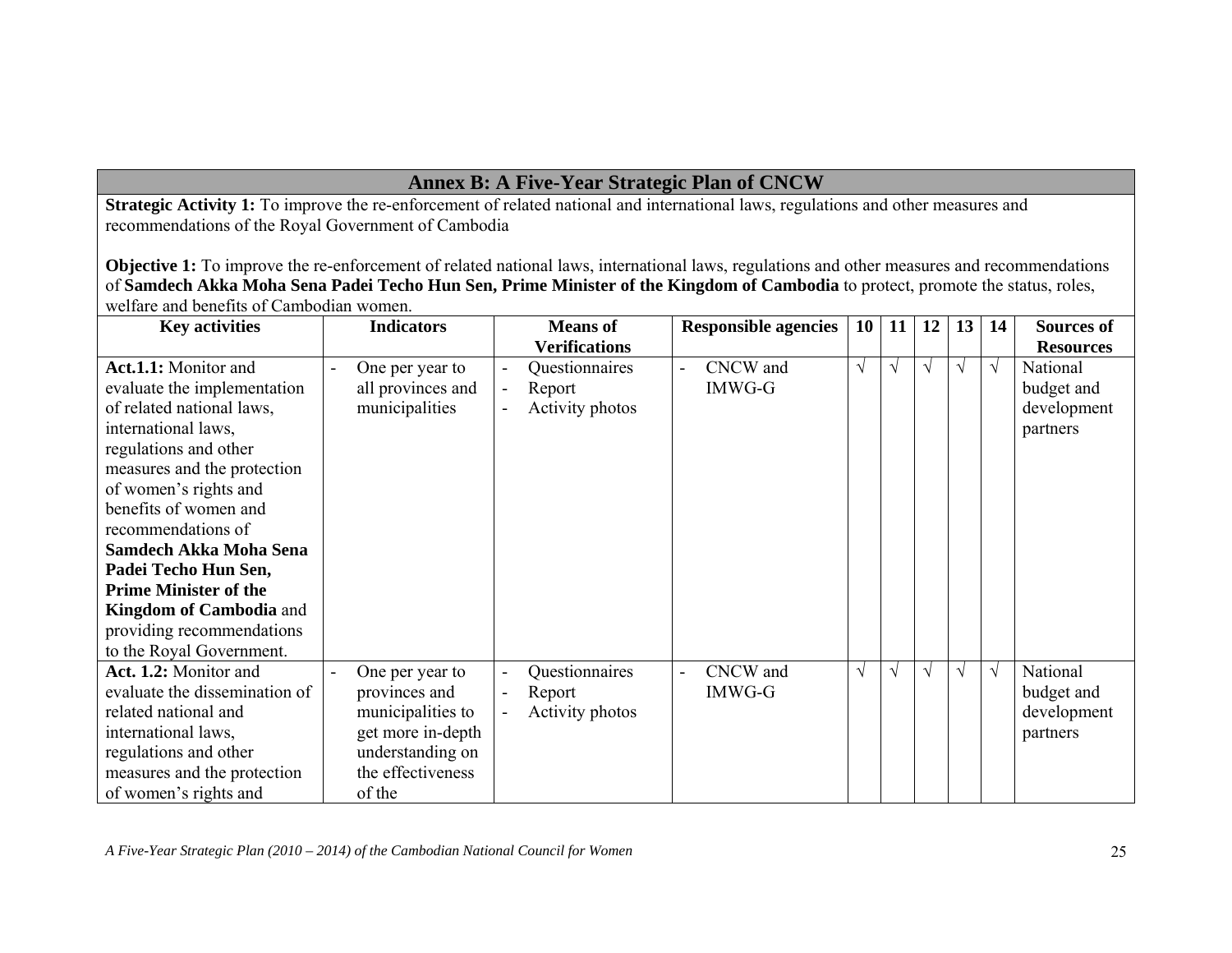| benefits of women and<br>recommendations of<br>Samdech Akka Moha Sena<br>Padei Techo Hun Sen,<br><b>Prime Minister of the</b><br><b>Kingdom of Cambodia</b> at<br>municipalities and provinces.                               | dissemination<br>activities of<br>national laws,<br>international<br>laws, and other<br>regulations and<br>recommendations<br>made by Prime<br>Minister to<br>officials and<br>people. |                                                                                                                               |                                             |            |            |            |           |            |                                                   |
|-------------------------------------------------------------------------------------------------------------------------------------------------------------------------------------------------------------------------------|----------------------------------------------------------------------------------------------------------------------------------------------------------------------------------------|-------------------------------------------------------------------------------------------------------------------------------|---------------------------------------------|------------|------------|------------|-----------|------------|---------------------------------------------------|
| Act. 1.3: Organize a regional<br>workshop for ASEAN<br>countries to exchange<br>experiences on CEDAW<br>implementation and<br>concluding comments from<br>the United Nations.                                                 | One regional<br>$\blacksquare$<br>workshop<br>organized to<br>exchange<br>experiences                                                                                                  | Concept note of<br>regional workshop<br>Agenda<br>$\blacksquare$<br>Report of the<br>÷,<br>regional forum<br>Activities photo | CNCW and<br>$\mathbf{r}$<br><b>IMWG-G</b>   |            |            |            |           | $\sqrt{ }$ | National<br>budget and<br>development<br>partners |
| Act.1.4: Prepare the national<br>report on CEDAW<br>implementation and submit<br>to the United Nations<br>Organization.                                                                                                       | Meeting<br>Consultative<br>workshop                                                                                                                                                    | Report<br>Photo<br>$\blacksquare$                                                                                             | CNCW and<br>$\blacksquare$<br><b>IMWG-G</b> |            |            |            | $\sqrt{}$ |            | National<br>budget and<br>development<br>partners |
| Act.1.5: Provide technical<br>assistance to line provincial<br>departments and<br>concerned local authorities to<br>apply CEDAW convention to<br>their daily work or integrate<br>them into their provincial<br>action plans. | Meeting<br>Consultative<br>workshop<br>Training                                                                                                                                        | Training lessons<br>Leaflets<br>$\blacksquare$<br>Reports<br>$\overline{a}$                                                   | CNCW and<br>$\blacksquare$<br><b>IMWG-G</b> | $\sqrt{ }$ | $\sqrt{ }$ | $\sqrt{ }$ | $\sqrt{}$ | $\sqrt{ }$ | National<br>budget and<br>development<br>partners |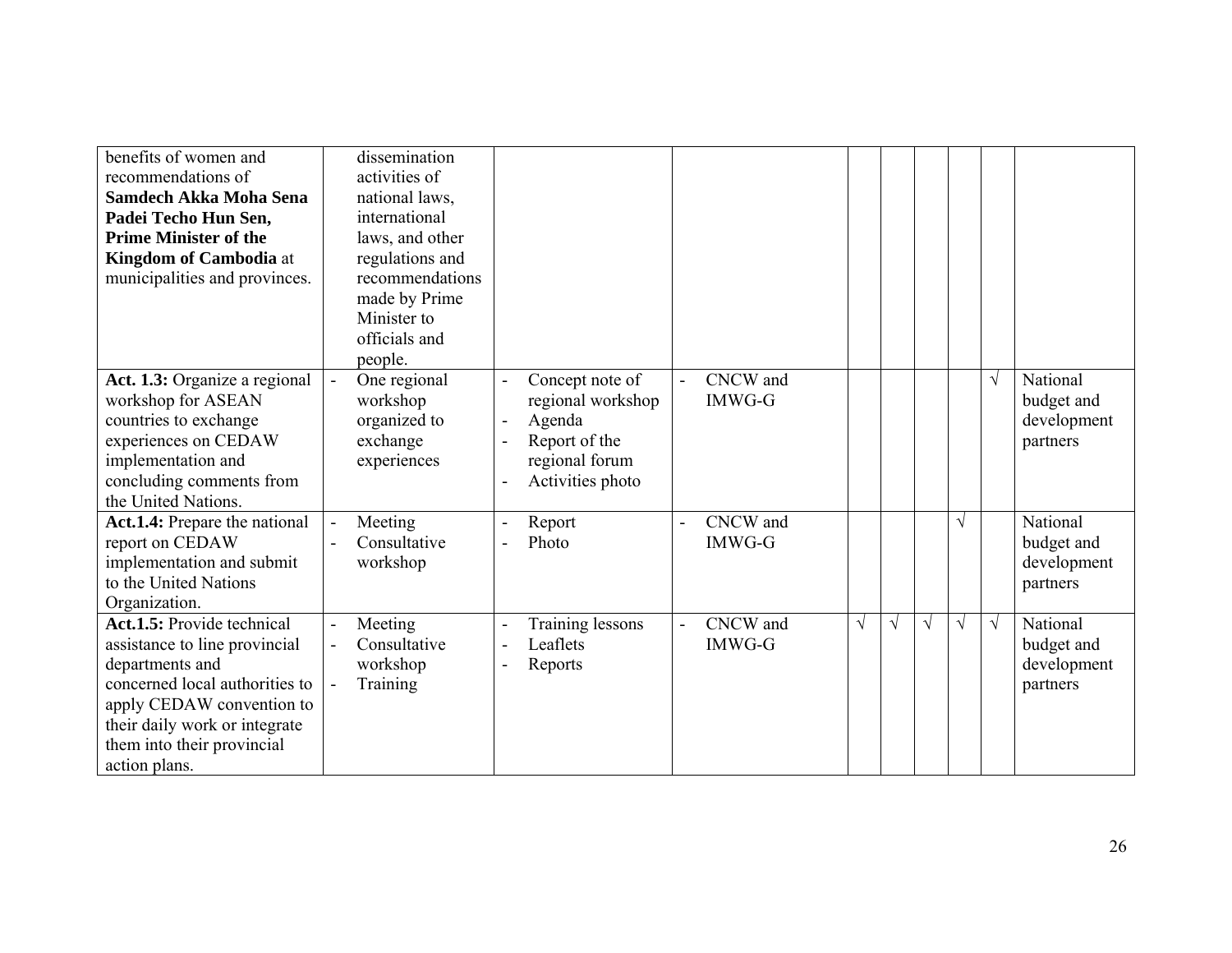**Strategic Activity 2:** To increase the dissemination widely of related national, international laws, regulations and other measures and recommendations of the Royal Government of Cambodia**.** 

**Objective 2:** To increase the awareness of related national laws, international laws, regulations and other documents and the dissemination of recommendations of **Samdech Akka Moha Sena Padei Techo Hun Sen, Prime Minister of the Kingdom of Cambodia.**

| Act. 2.1. Organize the forum<br>on CEDAW for members of<br>National Assembly and<br>Senate                                                                                                                                                                           | 2 Forums were<br>organized and<br>parliamentarians<br>of both Houses<br>continue to<br>support                  | Concept note<br>Agenda<br>$\blacksquare$<br>Workshop report<br>$\blacksquare$<br>Photo activities | CNCW and<br>$\overline{\phantom{0}}$<br>IMWG-G |            | $\mathcal{N}$ |            |          | National<br>budget and<br>development<br>partners |
|----------------------------------------------------------------------------------------------------------------------------------------------------------------------------------------------------------------------------------------------------------------------|-----------------------------------------------------------------------------------------------------------------|---------------------------------------------------------------------------------------------------|------------------------------------------------|------------|---------------|------------|----------|---------------------------------------------------|
| Act. 2.2. Organize<br>dissemination workshop on<br>CEDAW, optional protocol<br>on CEDAW, the fourth and<br>fifth national reports on<br>CEDAW implementation in<br>Cambodia and concluding<br>comments from the United<br>Nations at municipalities and<br>provinces | Workshops to<br>disseminate were<br>organized at the<br>national,<br>provincial,<br>districts, and<br>judiciary | Dissemination<br>$\blacksquare$<br>documents<br>Report<br>Photos<br>Ē,                            | CNCW and<br>$\blacksquare$<br><b>IMWG-G</b>    | $\sqrt{ }$ | $\mathcal{N}$ | $\sqrt{ }$ | $\gamma$ | National<br>budget and<br>development<br>partners |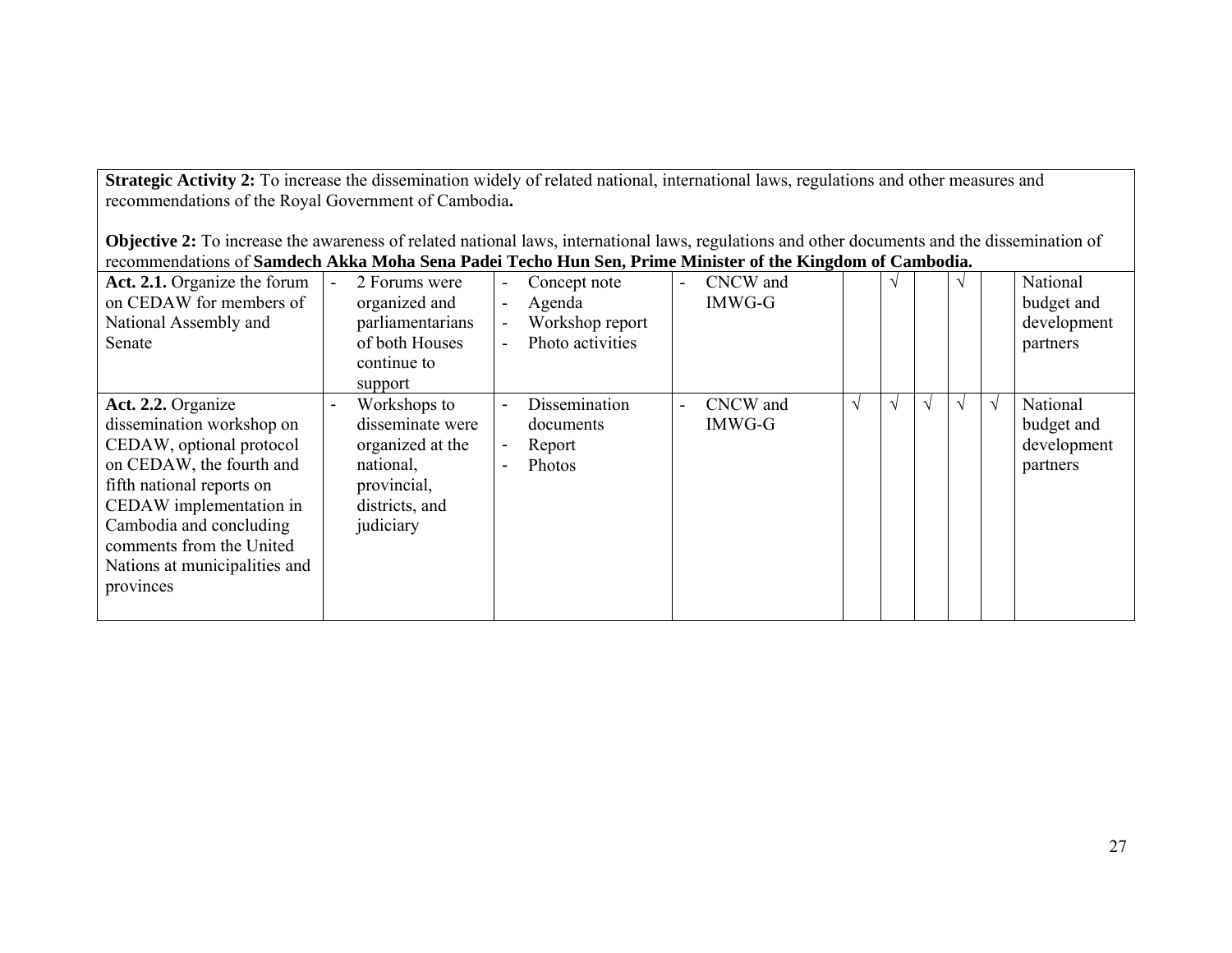| <b>Act. 2.3.</b> Disseminate widely<br>on the related national and<br>international laws.<br>regulations and other rules<br>and recommendations made<br>by the <b>Samdech Akka</b><br><b>Moha Sena Padei Techo</b><br>Hun Sen, Prime Minister of<br>the Kingdom of Cambodia<br>at the national and sub-<br>national levels through radio,<br>television, bulletins, spots,<br>songs, poems, and website | Program to<br>broadcast through<br>radio<br>Program to<br>broadcast through<br>television<br>Bulletin (2)<br>issues/year)<br>Website and<br>update news | $\overline{\phantom{0}}$<br>$\blacksquare$ | Laws documents<br>Report<br>Photo | $\blacksquare$ | CNCW and<br>IMWG-G |  |  |  | National<br>budget and<br>development<br>partners |
|---------------------------------------------------------------------------------------------------------------------------------------------------------------------------------------------------------------------------------------------------------------------------------------------------------------------------------------------------------------------------------------------------------|---------------------------------------------------------------------------------------------------------------------------------------------------------|--------------------------------------------|-----------------------------------|----------------|--------------------|--|--|--|---------------------------------------------------|
| <b>Strategic Activity 3:</b> To strengthen relationship between CNCW, development partners and civil society.                                                                                                                                                                                                                                                                                           |                                                                                                                                                         |                                            |                                   |                |                    |  |  |  |                                                   |

**Objective 3:** To strengthen the relationship and cooperation between CNCW, concerned development partners and civil society to improve the better implementation.

| Act 3.1. Organize ordinary  | $\overline{\phantom{a}}$ | The ordinary       | $\overline{\phantom{0}}$ | Report |  | CNCW and | $\mathcal{N}$ | $\mathcal{N}$ | $\sqrt{ }$ | National |
|-----------------------------|--------------------------|--------------------|--------------------------|--------|--|----------|---------------|---------------|------------|----------|
| meetings and extra-ordinary |                          | meeting was        | $\overline{\phantom{0}}$ | Photo  |  | IMWG-G   |               |               |            | budget   |
| meetings of CNCW            |                          | organized 20       |                          |        |  |          |               |               |            |          |
|                             |                          | times (4 times per |                          |        |  |          |               |               |            |          |
|                             |                          | year)              |                          |        |  |          |               |               |            |          |
|                             |                          | The extra-         |                          |        |  |          |               |               |            |          |
|                             |                          | ordinary meeting   |                          |        |  |          |               |               |            |          |
|                             |                          | was organized 10   |                          |        |  |          |               |               |            |          |
|                             |                          | times (2 times per |                          |        |  |          |               |               |            |          |
|                             |                          | year)              |                          |        |  |          |               |               |            |          |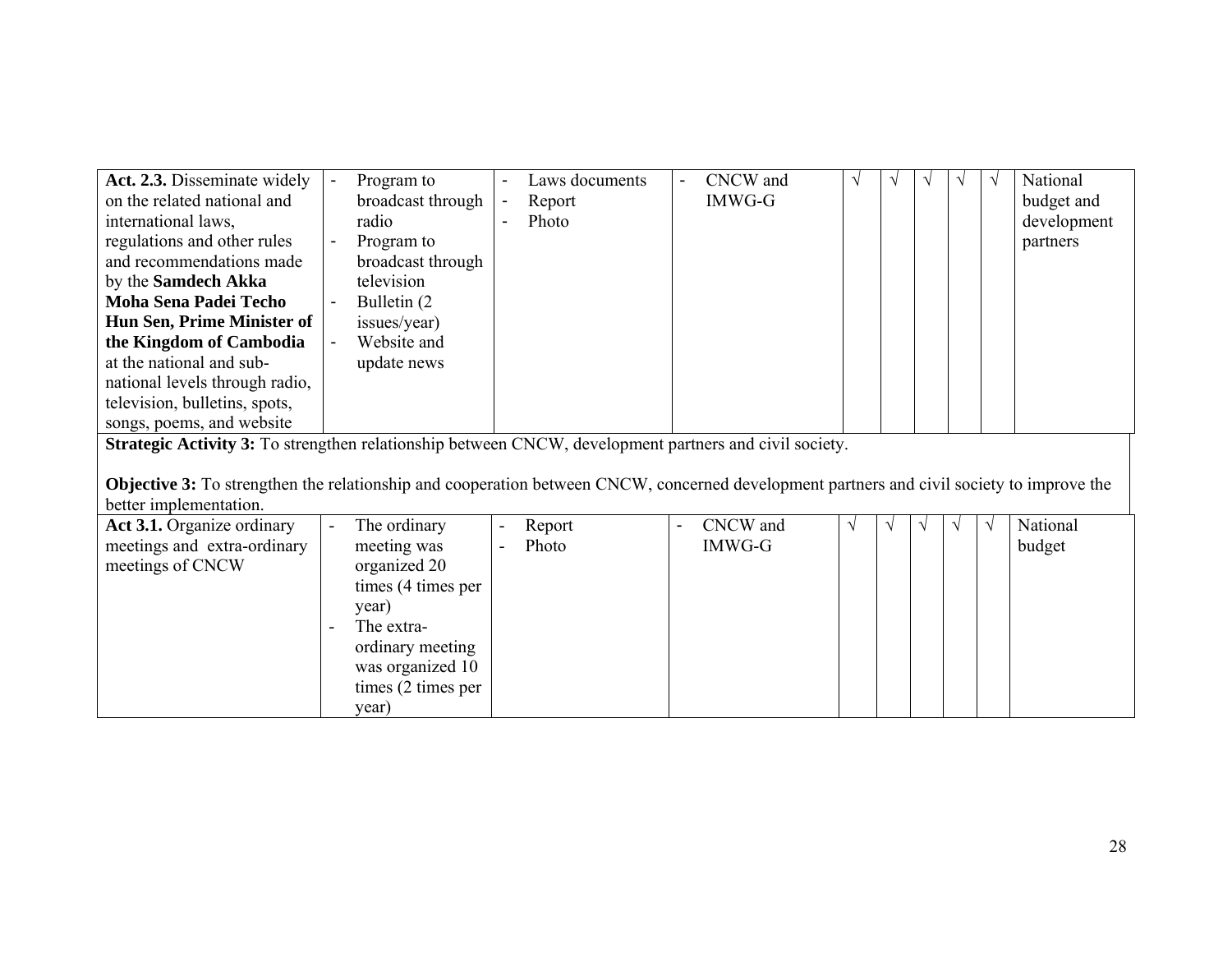| Act 3.2. Organize annual<br>meetings of CNCW                                                                            | The meeting was<br>organized<br>annually with<br>some 500<br>participants per<br>time | Report<br>$\blacksquare$<br>List of participants | CNCW and<br><b>IMWG-G</b> | V<br>V     |            | National<br>$\sqrt{ }$<br>budget and<br>development<br>partners |
|-------------------------------------------------------------------------------------------------------------------------|---------------------------------------------------------------------------------------|--------------------------------------------------|---------------------------|------------|------------|-----------------------------------------------------------------|
| Act. 3.3: Organize mock<br>sessions to respond to the                                                                   | The national                                                                          | Minutes meeting<br>-<br>Questionnaires           | CNCW and<br><b>IMWG-G</b> | $\sqrt{}$  | $\sqrt{ }$ | National                                                        |
| questions of CEDAW                                                                                                      | report was<br>finished and sent                                                       | Report<br>$\blacksquare$                         |                           |            |            | budget and<br>development                                       |
| Committee and pre-defend                                                                                                | to the United                                                                         | Photo                                            |                           |            |            | partners                                                        |
| the national reports before                                                                                             | <b>Nations</b>                                                                        |                                                  |                           |            |            |                                                                 |
| going to defend at the United<br><b>Nations</b>                                                                         |                                                                                       |                                                  |                           |            |            |                                                                 |
| Act.3.4. Facilitate the                                                                                                 | One delegation                                                                        | National report<br>ä,                            | <b>CNCW</b>               | $\sqrt{}$  | $\sqrt{}$  | National                                                        |
|                                                                                                                         |                                                                                       |                                                  |                           |            |            |                                                                 |
| delegations to defend the<br>national report at the United                                                              | was organized<br>and related                                                          | Minutes meeting<br>Concerned                     |                           |            |            | budget and<br>development                                       |
| <b>Nations</b>                                                                                                          | documents                                                                             | documents                                        |                           |            |            |                                                                 |
|                                                                                                                         |                                                                                       |                                                  |                           |            |            | partners                                                        |
|                                                                                                                         | related prepared                                                                      |                                                  |                           |            |            |                                                                 |
| <b>Strategic Activity 4:</b> To build the capacity of human resources                                                   |                                                                                       |                                                  |                           |            |            |                                                                 |
| <b>Objective 4:</b> To build the capacity of human resources towards strengthening the effectiveness of implementation. |                                                                                       |                                                  |                           |            |            |                                                                 |
| Act.4.1: Conduct Training on                                                                                            | One time per year                                                                     | List of                                          | CNCW and IMWG-G           | $\sqrt{ }$ | $\sqrt{}$  | National                                                        |
| <b>Facilitation Skills to Master</b>                                                                                    | (30)                                                                                  | participants                                     |                           |            |            | budget and                                                      |
| trainers at national level                                                                                              | participants/year)                                                                    | Training report                                  |                           |            |            | development                                                     |
| (Ministries and Institutions)                                                                                           |                                                                                       | Training photo                                   |                           |            |            | partners                                                        |
|                                                                                                                         |                                                                                       | activities                                       |                           |            |            |                                                                 |
|                                                                                                                         |                                                                                       | Training                                         |                           |            |            |                                                                 |
|                                                                                                                         |                                                                                       | curriculum                                       |                           |            |            |                                                                 |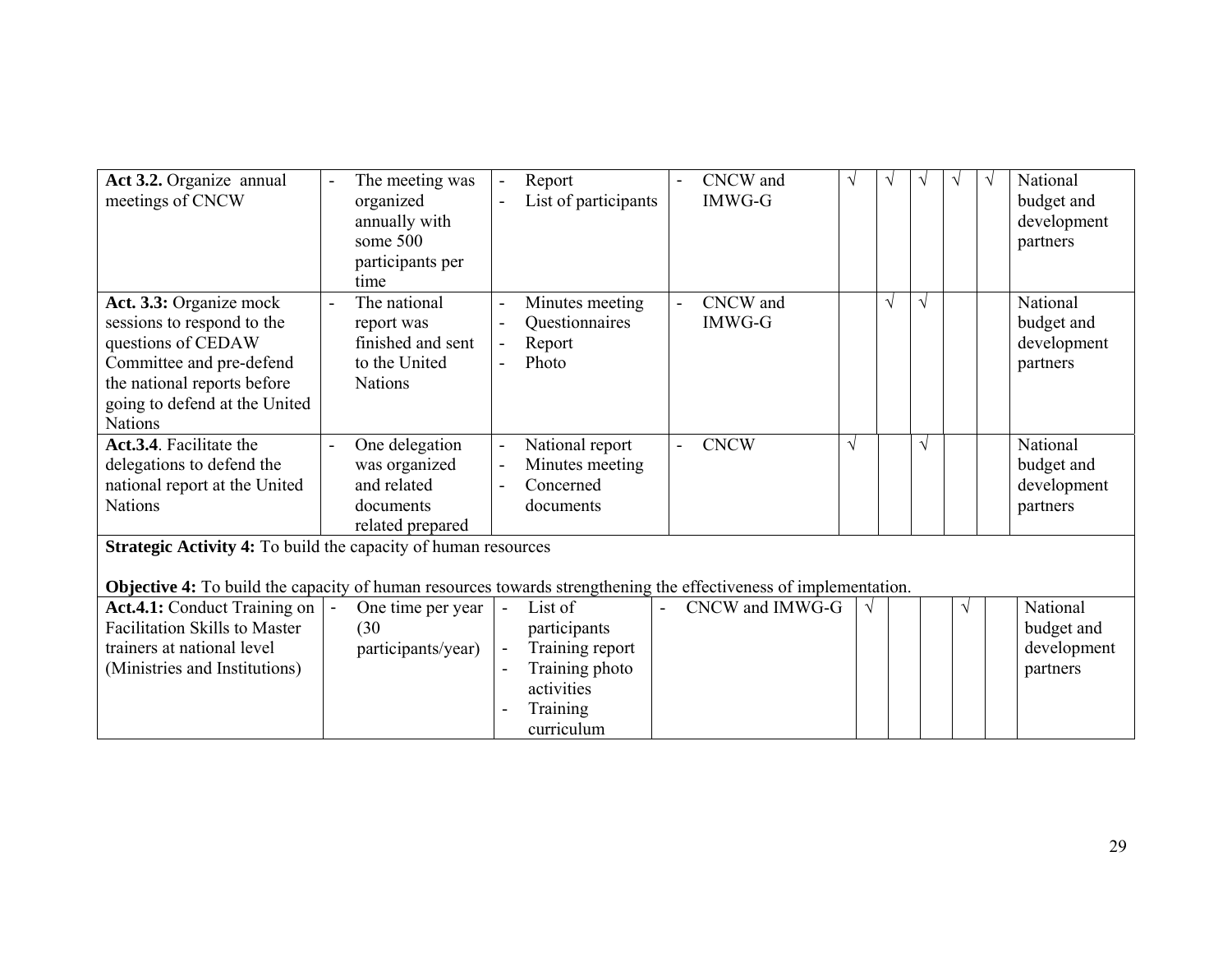| Act.4.2: Conduct training on<br><b>Facilitation Skills to</b><br>Provincial Trainers at sub-<br>national level                     | One time per year<br>with $720$<br>provincial trainers<br>(144)<br>participants/year)<br>at the sub-<br>national levels<br>were trained and<br>were able to<br>organize,<br>facilitate, manage<br>and lead the<br>training to their<br>respective<br>communities | List of<br>participants<br>Training report<br>Training photo<br>activities<br>Training<br>curriculum<br>Pre and post-<br>test result           | CNCW and IMWG-G | $\sqrt{ }$ |            | V          | $\mathcal{N}$ | $\sqrt{ }$ | National<br>budget and<br>development<br>partners |
|------------------------------------------------------------------------------------------------------------------------------------|------------------------------------------------------------------------------------------------------------------------------------------------------------------------------------------------------------------------------------------------------------------|------------------------------------------------------------------------------------------------------------------------------------------------|-----------------|------------|------------|------------|---------------|------------|---------------------------------------------------|
| Act.4.3: Conduct training on<br>Data Collection Skills and<br>Report Writing to Trainers at<br>national and sub-national<br>levels | One time per year<br>(30 participants)<br>per year)                                                                                                                                                                                                              | List of<br>$\sim$<br>participants<br>Training report<br>Training photo<br>activities<br>Training<br>curriculum<br>Pre and post-<br>test result | CNCW and IMWG-G | $\sqrt{}$  | $\sqrt{ }$ | $\sqrt{ }$ |               |            | National<br>budget and<br>development<br>partners |
| Act.4.4: Organize study<br>mission in-country and<br>abroad                                                                        | The study mission<br>in-country and<br>abroad was<br>organized                                                                                                                                                                                                   | Study mission<br>report<br>Photo activities<br>Case studies                                                                                    | CNCW and IMWG-G |            |            | $\sqrt{ }$ |               | $\sqrt{ }$ | National<br>budget and<br>development<br>partners |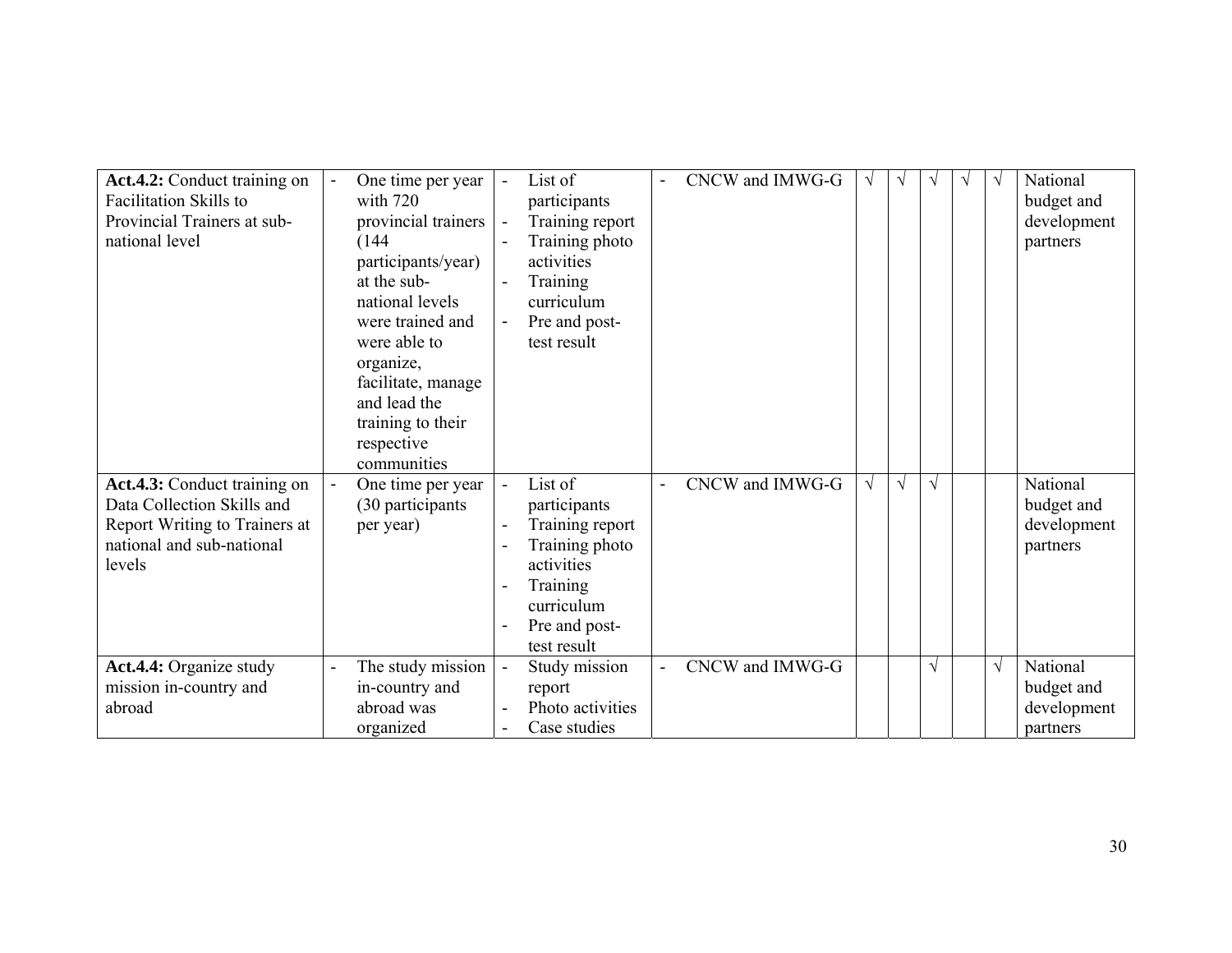| <b>Act.4.5.</b> Provide capacity | Meeting      | Training lessons  <br>$\overline{\phantom{a}}$ | CNCW and IMWG-G | N | $\mathcal{N}$ | National    |
|----------------------------------|--------------|------------------------------------------------|-----------------|---|---------------|-------------|
| building on CEDAW                | Consultative | Leaflets<br>$\overline{\phantom{0}}$           |                 |   |               | budget and  |
| principles in general, and the   | workshop     | Reports                                        |                 |   |               | development |
| analysis of CEDAW with the       | Training     |                                                |                 |   |               | partners    |
| specific issues of each          |              |                                                |                 |   |               |             |
| province at provincial and       |              |                                                |                 |   |               |             |
| district levels.                 |              |                                                |                 |   |               |             |
|                                  |              |                                                |                 |   |               |             |